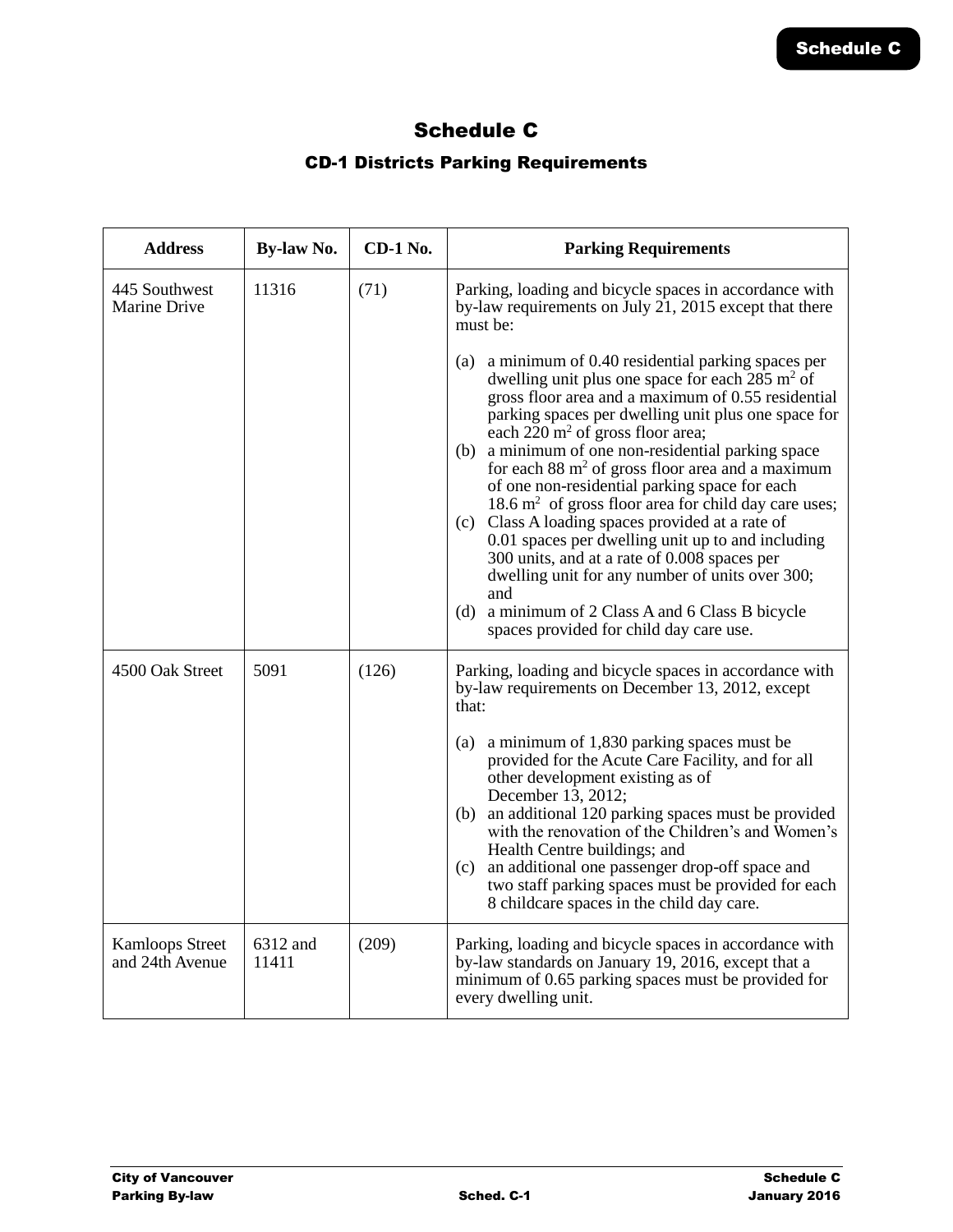| Nanaimo Street<br>and 26th Avenue                                     | 6313 and<br>11412 | (210) | Parking, loading and bicycle spaces in accordance with<br>by-law standards on January 19, 2016, except that a<br>minimum of 0.65 parking spaces must be provided for<br>every dwelling unit.                                                                                                                                       |
|-----------------------------------------------------------------------|-------------------|-------|------------------------------------------------------------------------------------------------------------------------------------------------------------------------------------------------------------------------------------------------------------------------------------------------------------------------------------|
| 2709-2791 East<br>28th Avenue                                         | 6315 and<br>11413 | (212) | Parking, loading and bicycle spaces in accordance with<br>by-law standards on January 19, 2016, except that a<br>minimum of 0.65 parking spaces must be provided for<br>every dwelling unit.                                                                                                                                       |
| Slocan Street and<br>29th Avenue                                      | 6316 and<br>11414 | (213) | Parking, loading and bicycle spaces in accordance with<br>by-law standards on January 19, 2016, except that a<br>minimum of 0.65 parking spaces must be provided for<br>every dwelling unit.                                                                                                                                       |
| Earles Street and<br>29th Avenue                                      | 6318 and<br>11415 | (215) | Parking, loading and bicycle spaces in accordance with<br>by-law standards on January 19, 2016, except that a<br>minimum of 0.65 parking spaces must be provided for<br>every dwelling unit.                                                                                                                                       |
| <b>Kings Avenue</b><br>and Rupert Street                              | 6320 and<br>11416 | (217) | Parking, loading and bicycle spaces in accordance with<br>by-law standards on January 19, 2016, except that a<br>minimum of 0.65 parking spaces must be provided for<br>every dwelling unit.                                                                                                                                       |
| 2750-2798 East<br>28th Avenue and<br>4400-4402 Kaslo<br><b>Street</b> | 6361 and<br>11417 | (223) | Parking, loading and bicycle spaces in accordance with<br>by-law standards on January 19, 2016, except that a<br>minimum of 0.65 parking spaces must be provided for<br>every dwelling unit.                                                                                                                                       |
| 851-951<br><b>Boundary Road</b>                                       | 7158              | (300) | Parking, loading and bicycle spaces in accordance with<br>by-law requirements on December 13, 2012, except<br>that there must be:<br>(a) 40 parking spaces;<br>(b) one loading space; and<br>(c) 6 Class "B" bicycle parking spaces.                                                                                               |
| 3550 Walker<br><b>Street</b>                                          | 7189 and<br>11418 | (310) | Parking, loading and bicycle spaces in accordance with<br>by-law standards on January 19, 2016, except that a<br>minimum of 0.65 parking spaces must be provided for<br>every dwelling unit.                                                                                                                                       |
| 3837 Point Grey<br>Road (Jericho<br>Tennis Club)                      | 8893              | (421) | Parking, loading and bicycle spaces in accordance with<br>by-law requirements on December 1, 2015, except that,<br>if a total of 30 Class A bicycle parking spaces are<br>provided, the minimum vehicle parking requirement is<br>125 spaces.                                                                                      |
| 970 Union Street                                                      | 11763             | (505) | Parking, loading and bicycle spaces in accordance with<br>by-law requirements on March 28, 2017, except that<br>there must be:<br>(a) one Class B loading space;<br>(b) one parking space for every 8 beds in the<br>community care facility; and<br>one bicycle space for each 100 beds in the<br>(c)<br>community care facility. |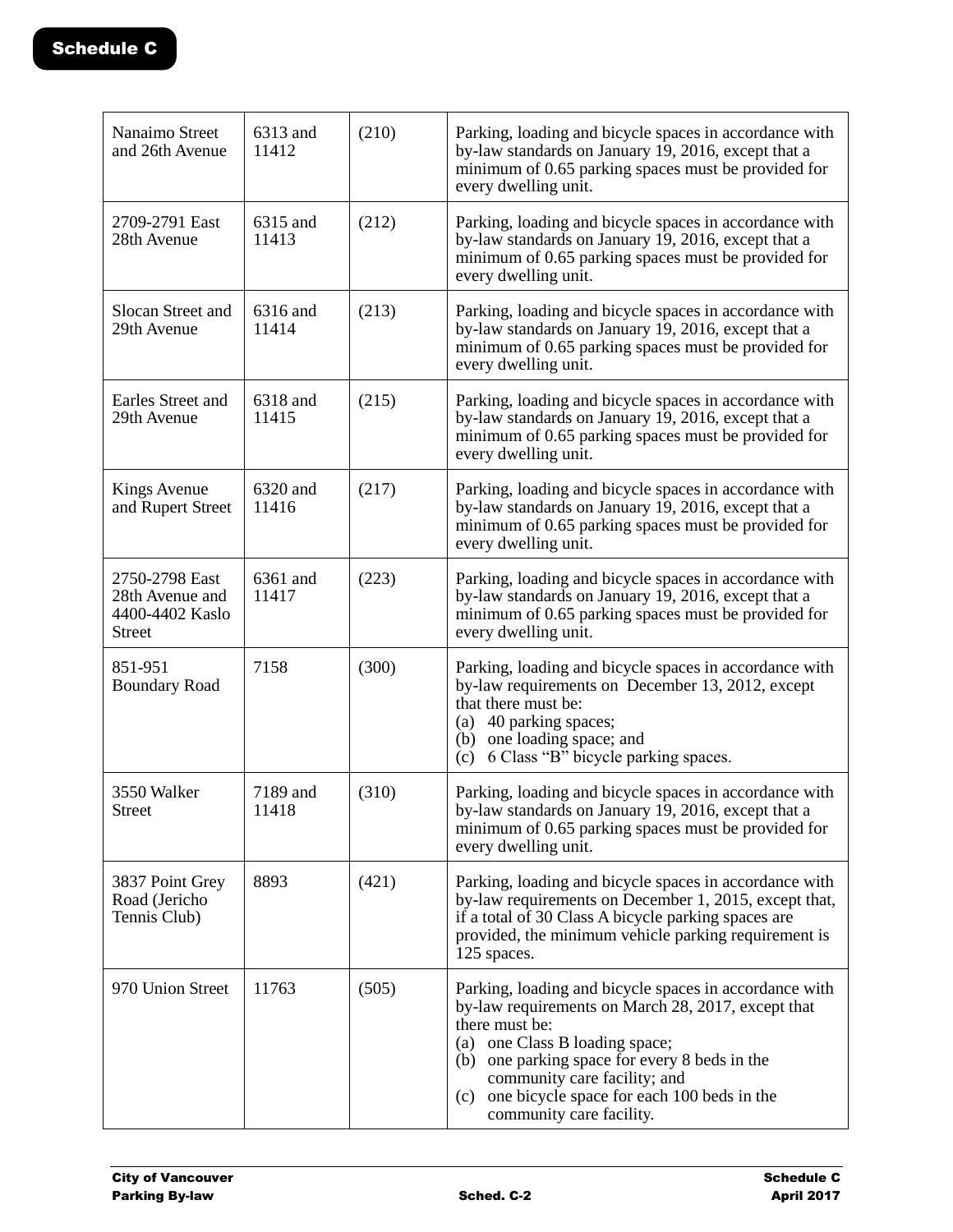| 8018-8150<br><b>Cambie Street</b>                      | 10547 | (535) | Parking, loading and bicycle spaces in accordance with<br>by-law requirements on July 24, 2012, except:<br>(a) Residential parking must be provided at a rate of:<br>(i) not less than 0.40 space per dwelling unit plus<br>one additional space for each $285 \text{ m}^2$ of gross<br>floor area, and<br>(ii) not more than 0.55 space per dwelling unit plus<br>one additional space for each $220 \text{ m}^2$ of gross<br>floor area;<br>(b) Non-residential parking must be provided at a rate<br>of:<br>(i) not less than one space for each $88 \text{ m}^2$ of gross<br>floor area, and<br>(ii) not more than one space for each $48 \text{ m}^2$ of<br>gross floor area. |
|--------------------------------------------------------|-------|-------|------------------------------------------------------------------------------------------------------------------------------------------------------------------------------------------------------------------------------------------------------------------------------------------------------------------------------------------------------------------------------------------------------------------------------------------------------------------------------------------------------------------------------------------------------------------------------------------------------------------------------------------------------------------------------------|
| 1077 Great<br>Northern Way                             | 10653 | (544) | Minimum spaces for:<br>(a) Parking 30% less;<br>(b) Class A bicycle spaces 500% more; and<br>(c) Class B bicycle spaces 350% more than by-law<br>requirements on February 26, 2013.                                                                                                                                                                                                                                                                                                                                                                                                                                                                                                |
| 611 Main Street                                        | 10737 | (547) | Parking, loading and bicycle spaces in accordance with<br>by-law requirements on June 25, 2013, except that the<br>Director of Planning, in consultation with the General<br>Manager of Engineering Services, may substitute<br>bicycle parking spaces for spaces for mobility aids,<br>such as scooters for seniors rental units.                                                                                                                                                                                                                                                                                                                                                 |
| 6361-6385<br><b>Cambie Street</b>                      | 10760 | (548) | Parking, loading and bicycle spaces in accordance with<br>by-law requirements on July 24, 2013, except that:<br>The minimum required parking for commercial<br>(a)<br>uses is reduced by 20%; and<br>The minimum required parking for dwelling uses<br>(b)<br>which are not secured market rental is reduced by<br>10%.                                                                                                                                                                                                                                                                                                                                                            |
| 1265 Howe Street<br>and 803-821<br><b>Drake Street</b> | 10754 | (551) | Parking, loading and bicycle spaces in accordance with<br>by-law requirements on April 16, 2012, except:<br>there must be at least two parking spaces and ten<br>(a)<br>bicycle spaces provided for the Artist Studio use;<br>and<br>Class A loading spaces must be provided at a rate<br>(b)<br>of:<br>(i) 0.01 space per dwelling unit for the first 300<br>dwelling units; and<br>$(ii)$ 0.008 space per dwelling unit for any<br>additional dwelling units.                                                                                                                                                                                                                    |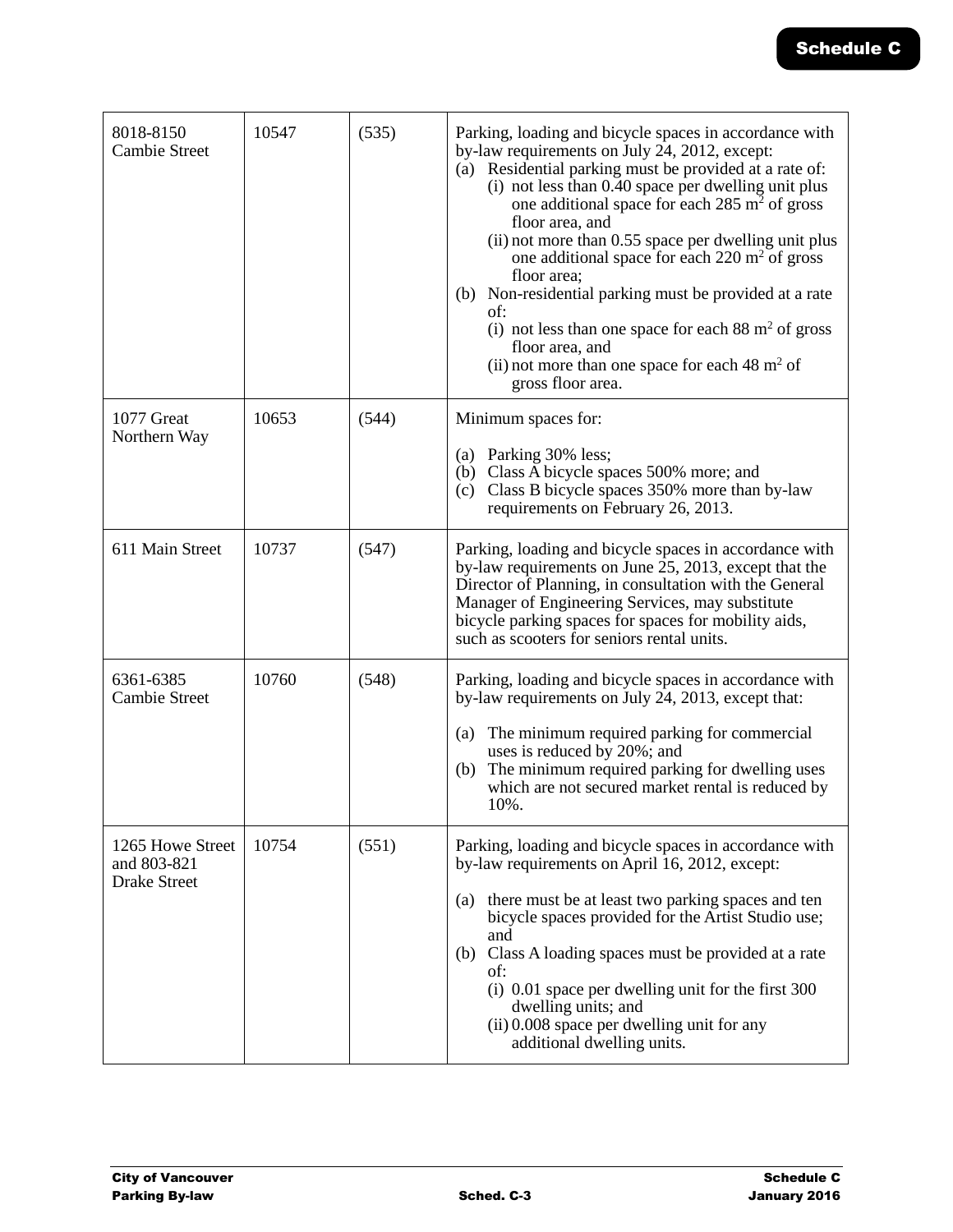| 2001 West 10th<br>Avenue                                           | 10772 | (552) | Parking, loading and bicycle spaces in accordance with<br>by-law requirements on December 13, 2012, except<br>that there must be:<br>(a) at least 1 Class A and 2 Class B loading spaces for<br>residential loading; and<br>at least 6 Class A (in lieu of 2 Class C), and 3<br>(b)<br>Class B loading spaces for non-residential<br>loading.                                   |
|--------------------------------------------------------------------|-------|-------|---------------------------------------------------------------------------------------------------------------------------------------------------------------------------------------------------------------------------------------------------------------------------------------------------------------------------------------------------------------------------------|
| 4533 - 4591<br><b>Cambie Street</b><br>and 510 West<br>29th Avenue | 10818 | (554) | Parking, loading and bicycle spaces in accordance with<br>by-law requirements on October 22, 2013, except that:<br>Class A loading spaces must be provided at a rate of<br>0.01 space per dwelling unit.                                                                                                                                                                        |
| 475 Howe Street<br>and 819 West<br>Pender Street                   | 10819 | (555) | Parking, loading and bicycle spaces in accordance with<br>by-law requirements on October 22, 2013.                                                                                                                                                                                                                                                                              |
| 2220 Kingsway                                                      | 10827 | (556) | Parking, loading and bicycle spaces in accordance with<br>the Parking By Law on November 19, 2013, except<br>that:<br>Class A loading spaces are required at a rate of 0.01<br>spaces per dwelling unit up to and including 300 units,<br>and at a rate of 0.008 spaces per dwelling unit for any<br>number of units over 300.                                                  |
| 3002-3036 West<br><b>Broadway</b>                                  | 10841 | (558) | Parking, loading and bicycle spaces in accordance with<br>by-law requirements on December 17, 2013, except<br>that:<br>For drug store use the retail standard shall apply.                                                                                                                                                                                                      |
| <b>955 East</b><br><b>Hastings Street</b>                          | 10872 | (561) | Parking, loading and bicycle spaces in accordance with<br>by-law requirements on March 11, 2014, except that<br>there must be:<br>a minimum of one Class A and two Class B<br>(a)<br>loading spaces for residential loading; and<br>a minimum of three Class B and six Class A<br>(b)<br>loading spaces (in lieu of two Class C loading<br>spaces) for non-residential loading. |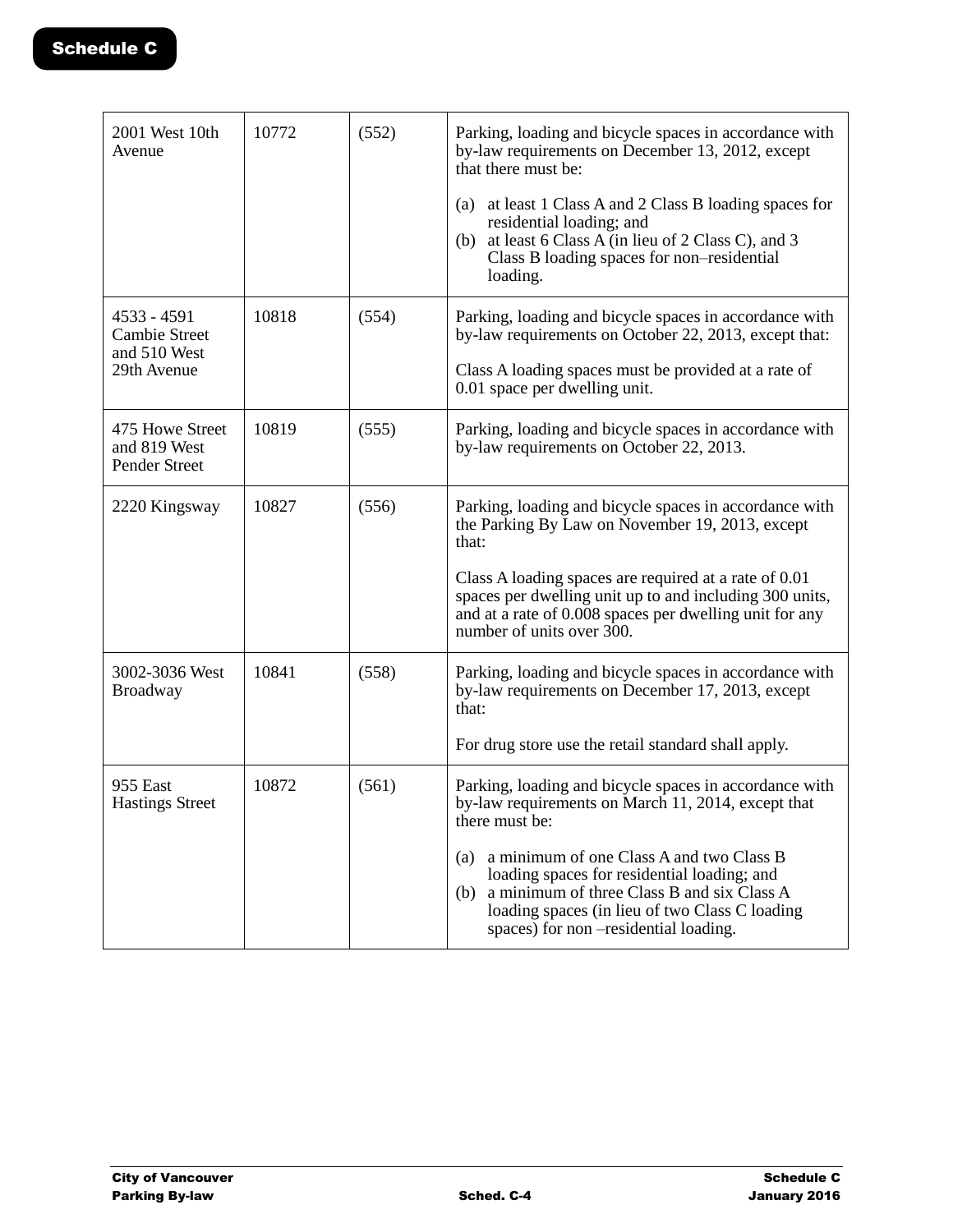| 508 Helmcken<br><b>Street</b>                                    | 10870 | (562) | Parking, loading and bicycle spaces in accordance with<br>by-law requirements on March 11, 2014, except that:                                                                                                                                                                                                                                               |
|------------------------------------------------------------------|-------|-------|-------------------------------------------------------------------------------------------------------------------------------------------------------------------------------------------------------------------------------------------------------------------------------------------------------------------------------------------------------------|
|                                                                  |       |       | Class A loading spaces are to be provided at a<br>(a)<br>minimum rate of 0.01 space per dwelling unit up<br>to 300 dwelling units, and at a minimum rate of<br>0.008 spaces per dwelling unit for 300 or more<br>units; and<br>(b) Class A passenger spaces for the proposed school<br>use are to be provided at a rate of 1 space for every<br>8 students. |
| 1396 Richards<br><b>Street</b>                                   | 10874 | (563) | Parking, loading and bicycle spaces in accordance with<br>by-law requirements on March 11, 2014, except that<br>Class A loading spaces must be provided at a rate of:<br>0.01 per dwelling unit for up to 299 dwelling units,<br>(a)<br>and<br>0.008 space per dwelling unit for 300 dwelling<br>(b)<br>units or more.                                      |
|                                                                  |       |       |                                                                                                                                                                                                                                                                                                                                                             |
| 2610 Victoria<br>Drive                                           | 10933 | (568) | Parking, loading and bicycle spaces in accordance with<br>the Broadway Station Precinct Standard of<br>May 13, 2014, except that there will be no residential<br>parking spaces provided.                                                                                                                                                                   |
| 516 West 50th<br>Avenue and<br>6629-6709<br><b>Cambie Street</b> | 10934 | (569) | Parking, loading and bicycle spaces in accordance with<br>by-law requirements on May 13, 2014, except that:<br>Class A loading for residential uses must be<br>(a)<br>provided at a rate of 0.01 per dwelling unit.                                                                                                                                         |
| 1107 Seymour<br><b>Street</b>                                    | 10996 | (570) | Parking, loading and bicycle spaces in accordance with<br>by-law requirements on July 8, 2014, except that there<br>must be a minimum of one parking space for every six<br>dwelling units.                                                                                                                                                                 |
| 1300-1320<br><b>Richards Street</b>                              | 10995 | (571) | Parking, loading and bicycle spaces in accordance with<br>by-law requirements on July 8, 2014, except that:<br>Class A loading spaces must be provided at a rate of<br>0.01 spaces per dwelling unit up to and including 300<br>units, and at a rate of 0.008 spaces per dwelling unit for<br>any number of units over 300.                                 |
| 1600 Beach<br>Avenue                                             | 11007 | (573) | Parking, loading and bicycle spaces in accordance with<br>by-law requirements on July 22, 2014, except that:<br>Class A loading shall be provided for all new dwelling<br>units at a rate of 0.008 spaces per dwelling unit up to<br>300 units and at a rate of 0.006 spaces per dwelling unit<br>over 300 units.                                           |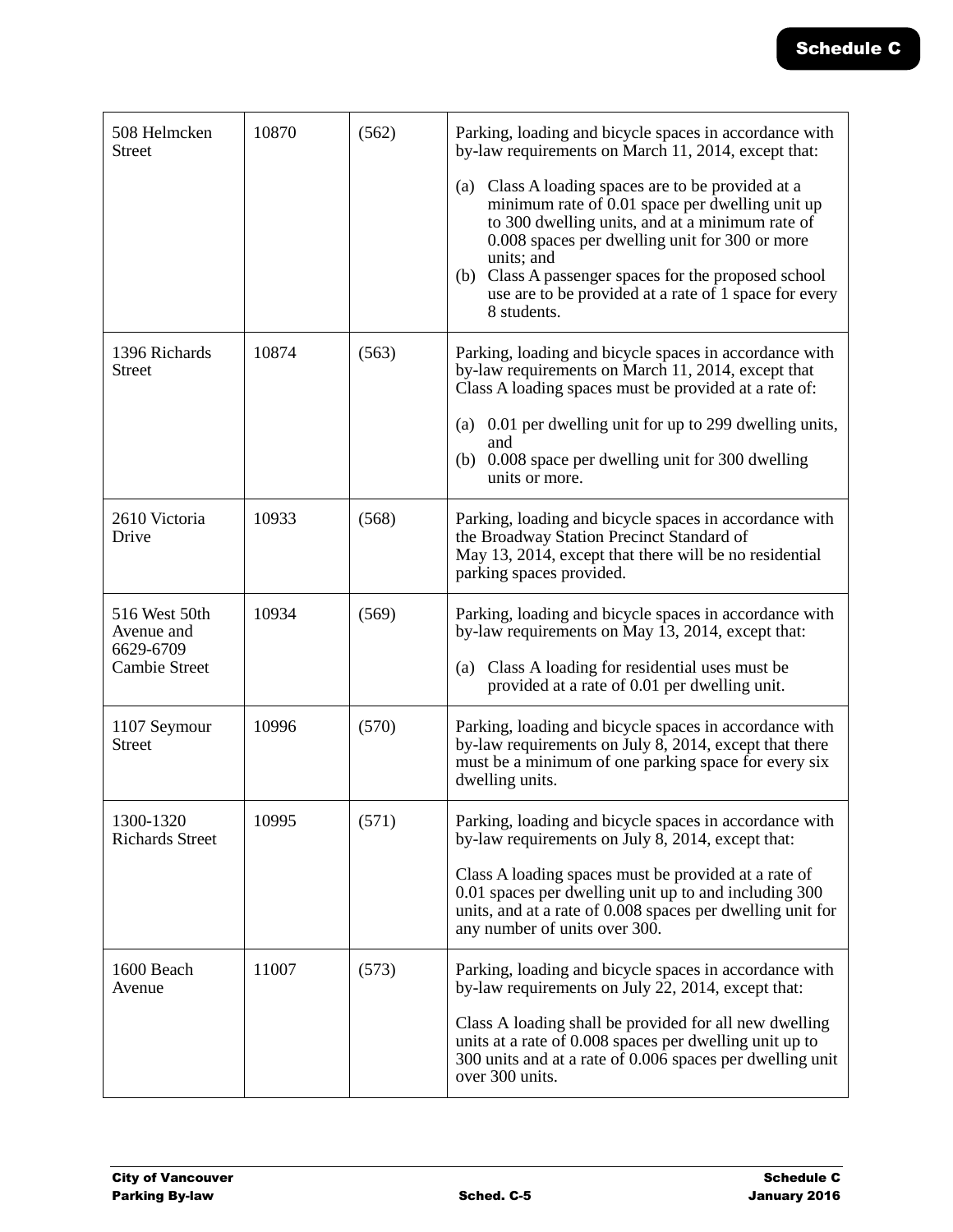| 1651 Harwood<br><b>Street</b>                                                         | 11008 | (574) | Parking, loading and bicycle spaces in accordance with<br>by-law requirements on July 22, 2014, except that:<br>Class A loading shall be provided for all new dwelling<br>units at a rate of 0.008 spaces per dwelling unit up to<br>300 units and at a rate of 0.006 spaces per dwelling unit<br>over 300 units.                                                                                                                                                                                                                                                                                                                                                                                                                                                                                                                                                                                                                                                                                                                                                                                                                                                                                                                                                                                                                                      |
|---------------------------------------------------------------------------------------|-------|-------|--------------------------------------------------------------------------------------------------------------------------------------------------------------------------------------------------------------------------------------------------------------------------------------------------------------------------------------------------------------------------------------------------------------------------------------------------------------------------------------------------------------------------------------------------------------------------------------------------------------------------------------------------------------------------------------------------------------------------------------------------------------------------------------------------------------------------------------------------------------------------------------------------------------------------------------------------------------------------------------------------------------------------------------------------------------------------------------------------------------------------------------------------------------------------------------------------------------------------------------------------------------------------------------------------------------------------------------------------------|
| 5675 Manson<br>Street, 665-685<br>West 41 Avenue<br>and 5688 Heather<br><b>Street</b> | 11048 | (576) | Parking, loading and bicycle spaces must be provided<br>and maintained in accordance with the requirements of<br>the Parking By-law on September 16, 2014, except<br>that:<br>(a) the minimum residential parking requirement may<br>be reduced by 20%.                                                                                                                                                                                                                                                                                                                                                                                                                                                                                                                                                                                                                                                                                                                                                                                                                                                                                                                                                                                                                                                                                                |
| 8175 Cambie<br>Street, 519 SW<br>Marine Drive and<br>8180-8192 Lord<br><b>Street</b>  | 11020 | (577) | Parking, loading and bicycle spaces must be provided<br>and maintained in accordance with the requirements of<br>the Parking By-Law on July 22, 2014; except that there<br>shall be:<br>a minimum of 0.40 residential parking spaces per<br>(a)<br>dwelling unit plus one space for each $285 \text{ m}^2$ of<br>gross floor area and a maximum of 0.55 residential<br>parking spaces per dwelling unit plus one space for<br>each $220 \text{ m}^2$ of gross floor area;<br>a minimum of one non-residential parking space<br>(b)<br>for each $88 \text{ m}^2$ of gross floor area and a maximum<br>of one non-residential parking space for each<br>$48 \text{ m}^2$ of gross floor area;<br>in addition to the requirements in paragraph (b),<br>(c)<br>for community centre, activity centre or similar<br>assembly uses, a minimum of one non-residential<br>parking space for each 88 m <sup>2</sup> of gross floor area<br>and a maximum of one non-residential parking<br>space for each $18.6 \text{ m}^2$ of gross floor area;<br>(d) Class A loading spaces provided at a rate of<br>0.01 spaces per dwelling unit up to and including<br>300 units, and at a rate of 0.008 spaces per<br>dwelling unit for any number of units over 300;<br>and<br>a minimum of 2 Class A and 6 Class B bicycle<br>(e)<br>spaces provided for Daycare use. |
| 755-795 West<br>41st Avenue                                                           | 11019 | (578) | Parking, loading and bicycle spaces in accordance with<br>by-law requirements on July 22, 2014, except that:<br>(a) the minimum residential parking requirement<br>must be reduced by 10%; and<br>(b) Class A loading spaces must be provided at a rate<br>of 0.01 spaces per dwelling unit.                                                                                                                                                                                                                                                                                                                                                                                                                                                                                                                                                                                                                                                                                                                                                                                                                                                                                                                                                                                                                                                           |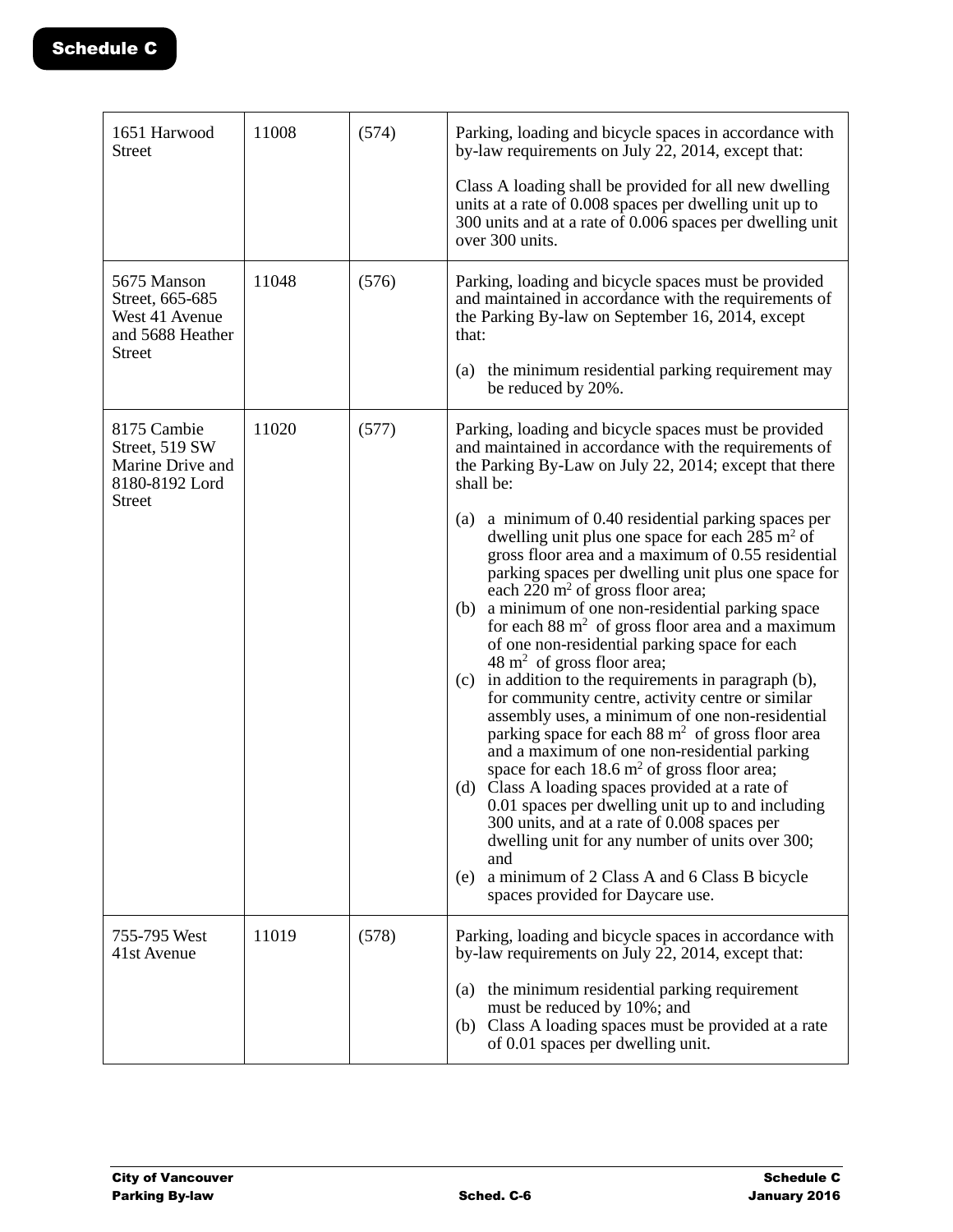| 1410 Granville<br><b>Street</b>                                                         | 11010 | (579) | Parking, loading and bicycle spaces in accordance with<br>by-law requirements on July 22, 2014, except that:<br>No parking spaces shall be required for the first<br>$3,900$ m <sup>2</sup> of retail floor area.                                                                                                                    |
|-----------------------------------------------------------------------------------------|-------|-------|--------------------------------------------------------------------------------------------------------------------------------------------------------------------------------------------------------------------------------------------------------------------------------------------------------------------------------------|
| 1412-1480 Howe<br>Street, 1429<br>Granville Street,<br>and 710 Pacific<br><b>Street</b> | 11009 | (580) | Parking, loading and bicycle spaces in accordance with<br>by-law requirements on July 22, 2014, except that:<br>No parking spaces shall be required for the first<br>$3,900$ m <sup>2</sup> of retail floor area.                                                                                                                    |
| 720 - 730 East<br><b>Hastings Street</b>                                                | 11031 | (581) | Parking, loading and bicycle spaces in accordance with<br>by-law requirements, except that no more than 11<br>parking spaces need be provided and no Class B<br>loading shall be required.                                                                                                                                           |
| 1870 East 1st<br>Avenue and 1723<br>Victoria Drive                                      | 11084 | (583) | Parking, loading and bicycle spaces in accordance with<br>By-law requirements on April 18, 2012, except that<br>there must be no less than one parking space for each<br>six dwelling units.                                                                                                                                         |
| 1262-1290<br><b>Burrard Street</b>                                                      | 11106 | (587) | Parking, loading and bicycle spaces in accordance with<br>by-law requirements on October 28, 2014, except that:<br>Parking spaces may exceed by-law requirements by an<br>additional 37 commercial parking stalls.                                                                                                                   |
| 1229-1281<br><b>Hornby Street</b>                                                       | 11107 | (588) | Parking, loading and bicycle spaces in accordance with<br>by-law requirements on October 28, 2014, except that:<br>Class A loading spaces shall be provided at a rate of<br>0.01 spaces for each dwelling unit up to 300 dwelling<br>units, and at a rate of 0.008 spaces for each dwelling<br>unit in excess of 300 dwelling units. |
| 563-571 West<br>King Edward<br>Avenue                                                   | 11108 | (589) | Parking, loading and bicycle spaces must be provided<br>and maintained in accordance with requirements of the<br>Parking By-law on October 28, 2014, except that the<br>minimum required parking for dwelling units shall be<br>reduced by 10%.                                                                                      |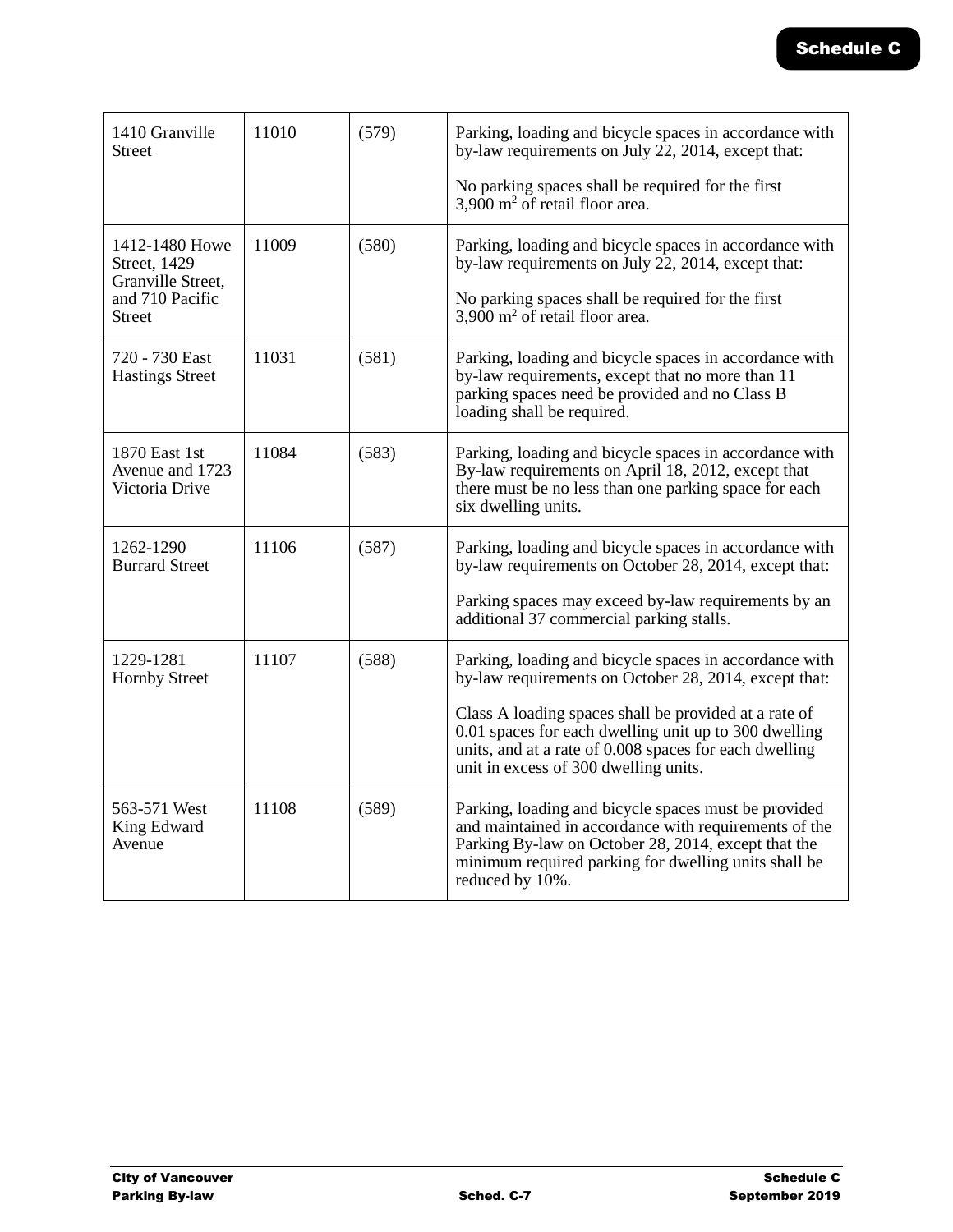| 228-246 East<br>Broadway and                           | 11124 | (591) | Parking, loading and bicycle spaces in accordance with<br>by-law requirements on January 31, 2012, except that:                                                                                                                                                                                                                                                                                   |
|--------------------------------------------------------|-------|-------|---------------------------------------------------------------------------------------------------------------------------------------------------------------------------------------------------------------------------------------------------------------------------------------------------------------------------------------------------------------------------------------------------|
| 180 Kingsway                                           |       |       | (a) the minimum required parking for commercial and<br>non-eligible residential uses shall be 10% lower<br>than the minimum parking requirements; and<br>(b) Class A loading spaces shall be provided at a rate<br>of 0.01 spaces per dwelling unit, up to and<br>including 300 dwelling units, and at a rate of<br>0.0008 spaces per dwelling unit for any number of<br>dwelling units over 300. |
| 5129-5169<br><b>Cambie Street</b>                      | 11123 | (592) | Parking, loading and bicycle spaces must be provided<br>and maintained in accordance with the requirements of<br>the by-law on November 25, 2014, except that:                                                                                                                                                                                                                                    |
|                                                        |       |       | (a) Class A loading spaces are required at a rate of<br>0.01 spaces per dwelling unit up to and including<br>300 units.                                                                                                                                                                                                                                                                           |
| 998 Expo<br>Boulevard<br>(Concord Area                 | 11125 | (593) | Parking, loading and bicycle spaces in accordance with<br>by-law requirements on November 25, 2014 except<br>that:                                                                                                                                                                                                                                                                                |
| 5B West)                                               |       |       | (a) Class A loading spaces must be provided at a rate<br>of 0.01 spaces per dwelling unit up to and<br>including 300 units, and at a rate of 0.008 spaces<br>per dwelling unit for any number of units over<br>300.                                                                                                                                                                               |
| 2806 Cambie<br>Street, 2850<br>Cambie Street,          | 11199 | (602) | Parking, loading and bicycle spaces shall be provided<br>and maintained according to the provisions of the<br>Vancouver Parking By-law, except that:                                                                                                                                                                                                                                              |
| 454 West 12th<br>Avenue and 465<br>West 13th<br>Avenue |       |       | Class A loading spaces shall be provided and<br>maintained at a rate of 0.01 space per dwelling unit up<br>to and including 300 units, and at a rate of 0.008 spaces<br>per dwelling unit for any number of units over 300.                                                                                                                                                                       |
| 4949-5109<br><b>Cambie Street</b>                      | 11228 | (606) | Parking, loading and bicycle spaces in accordance with<br>by-law requirements on May 26, 2015 except that:                                                                                                                                                                                                                                                                                        |
|                                                        |       |       | Class A loading spaces shall be provided at a rate<br>(a)<br>of 0.01 spaces per dwelling unit up to and<br>including 300 units, and at a rate of 0.008 spaces<br>per dwelling unit for any number of units over<br>300.                                                                                                                                                                           |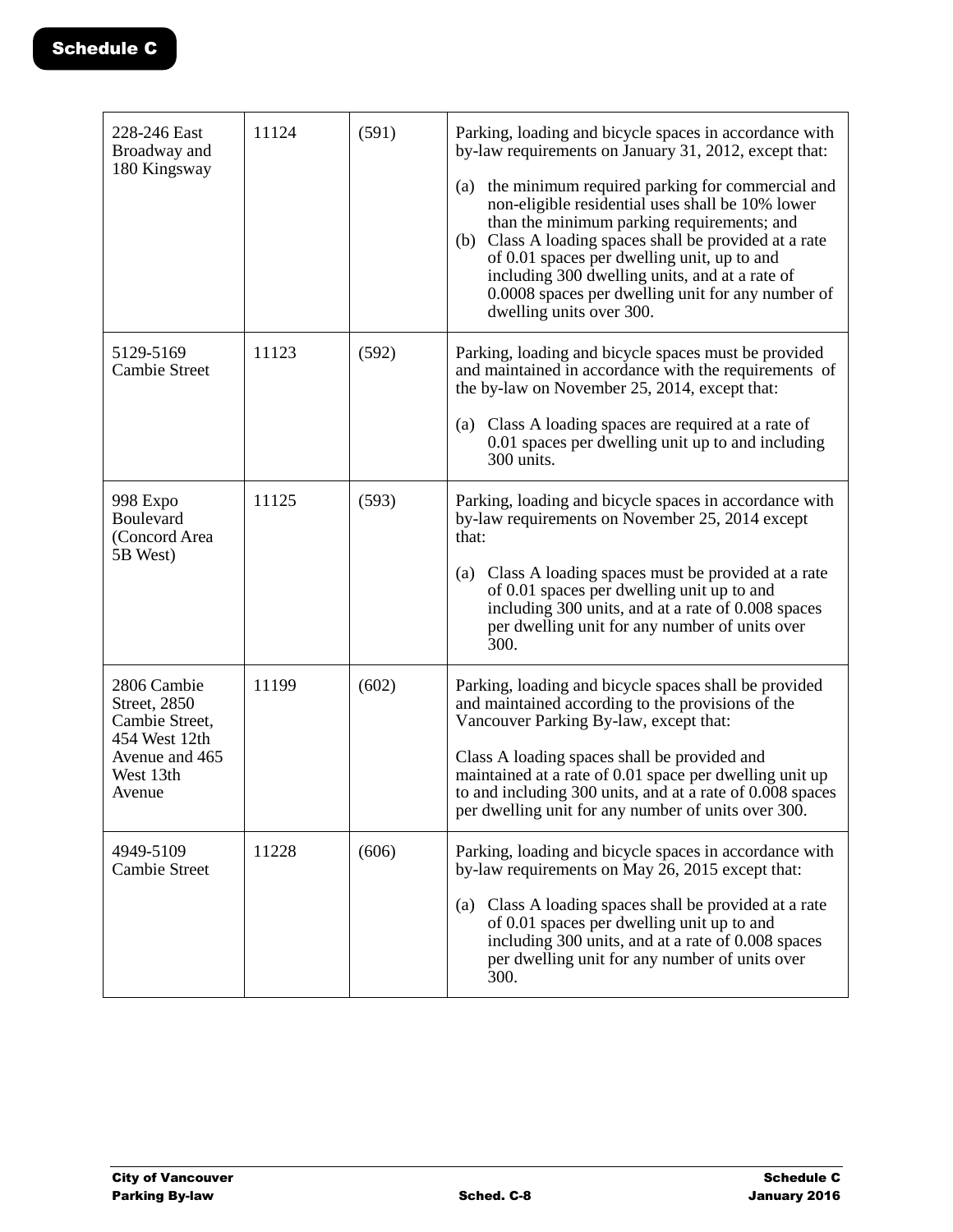| 1155 Thurlow<br><b>Street</b>         | 11243 | (607) | Parking, loading and bicycle spaces must be provided<br>in accordance with by-law requirements on<br>June 9, 2015, except that:<br>(a) Class A Passenger Loading Spaces must be<br>provided at a rate of 1 space for each 8 children<br>attending a Child Daycare facility located on the<br>site:<br>(b) a minimum of 2 parking spaces must be provided<br>for Child Daycare staff parking; and<br>(c) a minimum of $1$ Class $\overline{B}$ loading space is required<br>for non-residential use. |
|---------------------------------------|-------|-------|-----------------------------------------------------------------------------------------------------------------------------------------------------------------------------------------------------------------------------------------------------------------------------------------------------------------------------------------------------------------------------------------------------------------------------------------------------------------------------------------------------|
| 33-49 East<br><b>Hastings Street</b>  | 11244 | (608) | Parking, loading and bicycle spaces in accordance with<br>by-law requirements on June 9, 2015, except that:<br>There must be 16 parking spaces including 1 disability<br>parking space.                                                                                                                                                                                                                                                                                                             |
| 4139-4187<br><b>Cambie Street</b>     | 11281 | (613) | Parking, loading and bicycle spaces must be provided<br>and maintained in accordance with requirements of the<br>Parking By-law on June 23, 2015; except that the<br>minimum required parking for dwelling units shall be<br>reduced by 10%.                                                                                                                                                                                                                                                        |
| 3030 East<br>Broadway                 | 11311 | (616) | Parking, loading and bicycle spaces in accordance with<br>by-law requirements on July 21, 2015, except:<br>maximum of one parking space per $37 \text{ m}^2$ gross<br>(a)<br>floor area;<br>(b) at least one Class A bicycle space per $250 \text{ m}^2$ gross<br>floor area; and<br>(c) at least one Class B bicycle space per $1\ 000\ m^2$<br>gross floor area.                                                                                                                                  |
| 408-488 West<br>King Edward<br>Avenue | 11485 | (625) | A minimum of 6 Class B bicycle spaces must be<br>provided.                                                                                                                                                                                                                                                                                                                                                                                                                                          |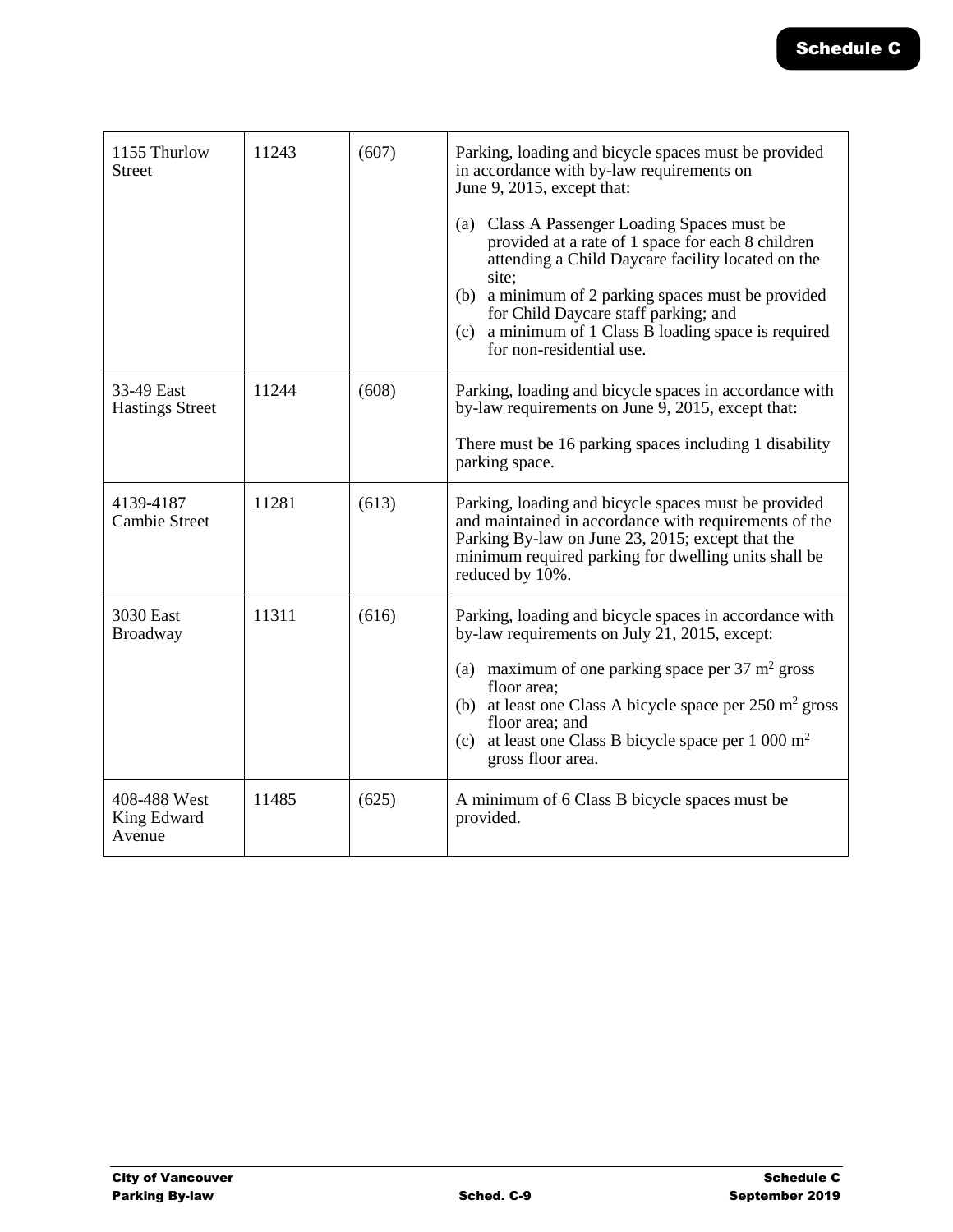| 450 Gore Avenue                       | 11487 | (626) | Parking, loading and bicycle spaces in accordance with<br>by-law requirements on April 5, 2016, except that:                                                                                                                                                                                                                                                                                                                                                                                    |
|---------------------------------------|-------|-------|-------------------------------------------------------------------------------------------------------------------------------------------------------------------------------------------------------------------------------------------------------------------------------------------------------------------------------------------------------------------------------------------------------------------------------------------------------------------------------------------------|
|                                       |       |       | (a) the Director of Planning and General Manager of<br>Engineering Services, on conditions that are<br>satisfactory to them, may allow the substitution of<br>shared vehicles and shared vehicle parking spaces<br>for required non-residential parking spaces at a 1:5<br>ratio to a maximum of 4 shared vehicles and 4<br>shared vehicle parking spaces; and<br>shared vehicle parking spaces must have a<br>(b)<br>minimum parking stall dimension of 5.5 m in<br>length and 2.9 m in width. |
| 1754-1772<br><b>Pendrell Street</b>   | 11520 | (629) | Parking, loading and bicycle spaces in accordance with<br>by-law requirements on May 31, 2016, except that:                                                                                                                                                                                                                                                                                                                                                                                     |
|                                       |       |       | (a) there must also be 2 additional parking spaces for<br>car share vehicles; and<br>(b) each Class B off-street loading space must have an<br>unobstructed height of 3.81 metres.                                                                                                                                                                                                                                                                                                              |
| 3090 East 54th<br>Avenue              | 11579 | (634) | Parking, loading and bicycle spaces in accordance with<br>by-law requirements on July 26, 2016, except that there<br>must be:                                                                                                                                                                                                                                                                                                                                                                   |
|                                       |       |       | (a) no more than 6 residential parking spaces;<br>(b) no more than 8 parking spaces provided for the fire<br>hall; and<br>a minimum of 1 disability parking space for all<br>(c)<br>uses.                                                                                                                                                                                                                                                                                                       |
| 6729-6769<br><b>Cambie Street</b>     | 11582 | (636) | Parking, loading and bicycle spaces in accordance with<br>the by-law requirements on July 26, 2016, except that<br>the minimum required parking for dwelling units is to<br>be reduced by 10% due to close proximity to a rapid<br>transit station.                                                                                                                                                                                                                                             |
| 526-548 West<br>King Edward<br>Avenue | 11657 | (640) | Parking, loading and bicycle spaces must be provided<br>and maintained in accordance with the provisions of the<br>Parking By-law on October 18, 2016, except that:                                                                                                                                                                                                                                                                                                                             |
|                                       |       |       | The minimum required parking spaces for<br>(a)<br>dwelling units is reduced by 10% due to close<br>proximity to a rapid transit station.                                                                                                                                                                                                                                                                                                                                                        |
| 1872 Parker<br><b>Street</b>          | 11717 | (651) | Parking, loading and bicycle spaces in accordance with<br>by-law requirements except that there must be a<br>minimum of 5 parking spaces.                                                                                                                                                                                                                                                                                                                                                       |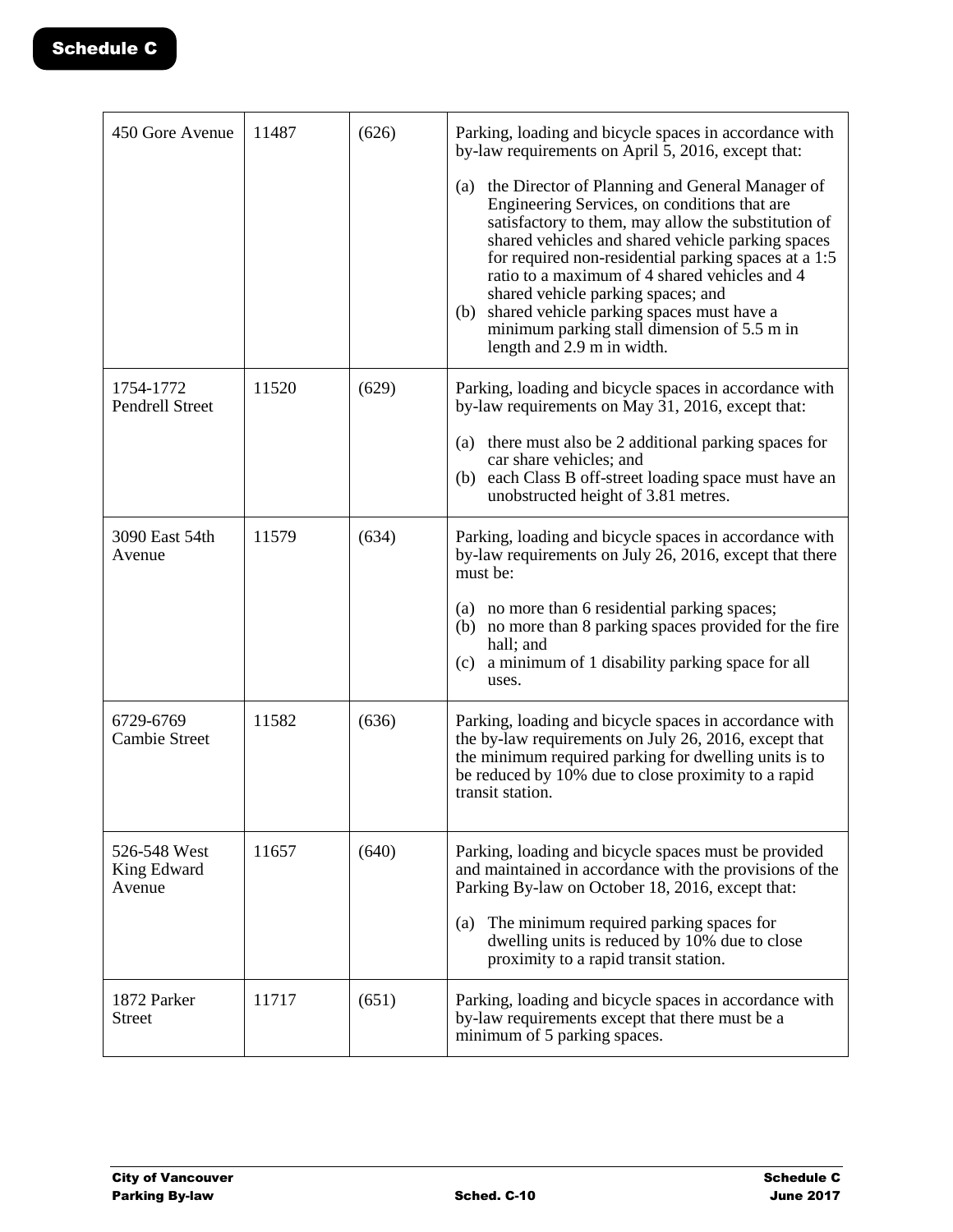| 1550 Alberni<br>Street                                      | 11742 | (652) | Parking, loading and bicycle spaces in accordance with<br>by-law requirements on February 21, 2017, except that<br>there must be at least:<br>(a) one Class B residential loading space;<br>(b) one Class B commercial loading space; and<br>(c) two 2 Class A loading spaces.                                                                                                                                                                                                                                                              |
|-------------------------------------------------------------|-------|-------|---------------------------------------------------------------------------------------------------------------------------------------------------------------------------------------------------------------------------------------------------------------------------------------------------------------------------------------------------------------------------------------------------------------------------------------------------------------------------------------------------------------------------------------------|
| 225 Smithe Street                                           | 11726 | (653) | Parking, loading and bicycle spaces in accordance with<br>by-law requirements on January 24, 2017, except for<br>the following:<br>(a) A minimum of one Class B residential loading<br>space and one Class B commercial loading space<br>and 2 Class A shared loading spaces shall be<br>provided.                                                                                                                                                                                                                                          |
| 706-774 West<br>13th Avenue<br>(Heather Place<br>North Lot) | 11740 | (655) | Parking, loading, and bicycle spaces shall be provided<br>and maintained in accordance with the By-law except<br>that:<br>(a) Residential and visitor parking shall be provided in<br>accordance with the secured market rental housing<br>standard set out in section 4.5B on<br>February 7, 2017; and<br>(b) Class A residential loading spaces shall be<br>provided at a minimum rate of 0.01 spaces per<br>dwelling unit up to 300 dwelling units, and 0.008<br>spaces per dwelling unit in excess of 300 dwelling<br>units.            |
| 755-799 West<br>14th Avenue<br>(Heather Place<br>South Lot) | 11739 | (656) | Parking, loading, and bicycle spaces shall be provided<br>and maintained according to the provisions of the By-<br>law except that:<br>(a) Residential and visitor parking shall be provided in<br>accordance with the secured market rental housing<br>standard set out in section 4.5B on<br>February 7, 2017; and<br>(b) Class A residential loading spaces shall be<br>provided at a minimum rate of 0.01 space per<br>dwelling unit up to 300 dwelling units, and 0.008<br>space per dwelling unit in excess of 300 dwelling<br>units. |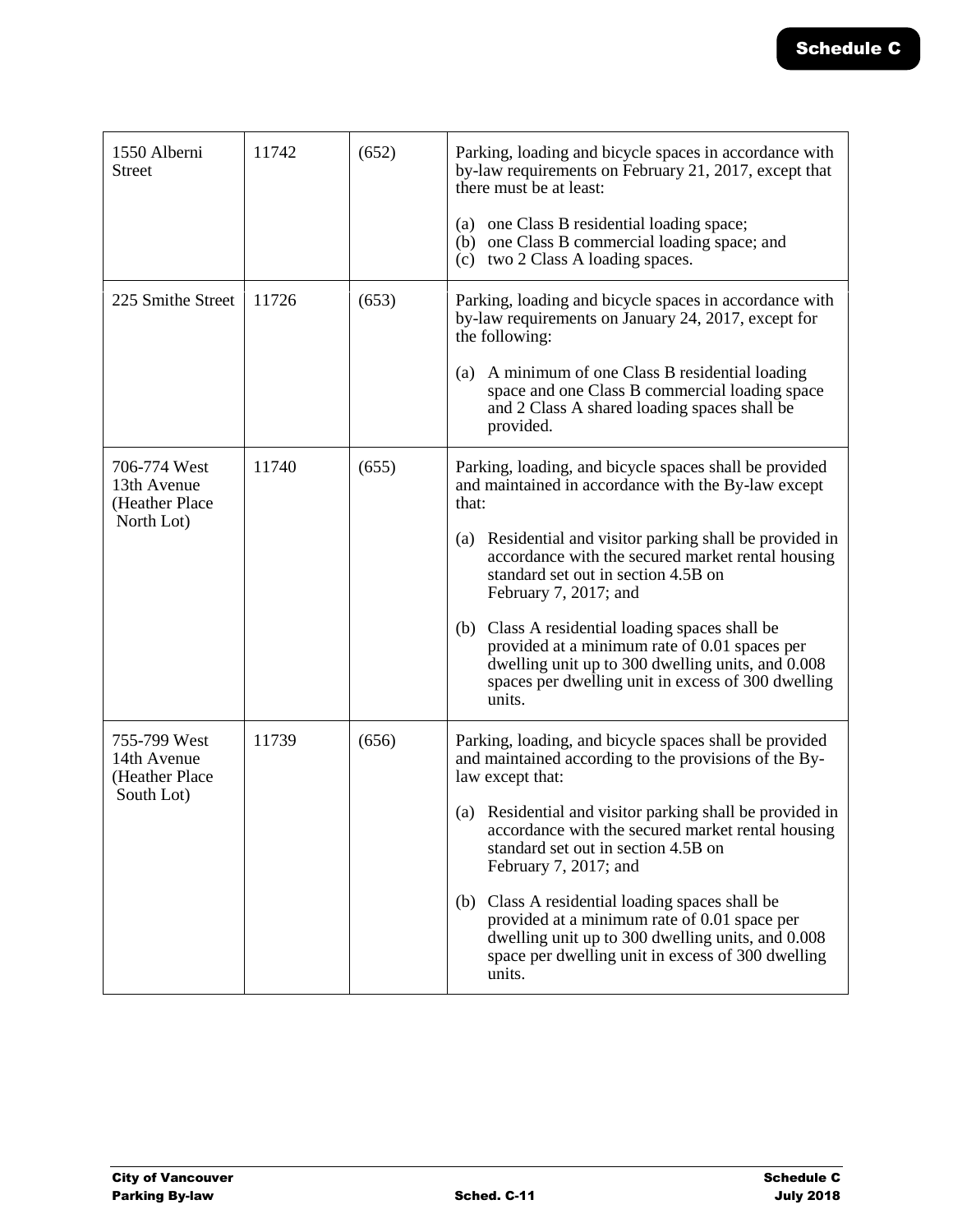| 2405-2445<br><b>Cornwall Avenue</b>          | 11741 | (657) | Parking, loading and bicycle spaces in accordance with<br>by-law requirements on February 21, 2017, except that:                                                                                                                                                                                                                                                |
|----------------------------------------------|-------|-------|-----------------------------------------------------------------------------------------------------------------------------------------------------------------------------------------------------------------------------------------------------------------------------------------------------------------------------------------------------------------|
|                                              |       |       | The Director of Planning may reduce the number of<br>parking spaces to no less than 0.187 parking spaces per<br>bed rounded upwards to the nearest whole number and<br>may substitute electric scooter parking spaces for<br>bicycle parking spaces.                                                                                                            |
| 2308 East 34th<br>Avenue                     | 11754 | (658) | Parking, loading and bicycle spaces in accordance with<br>by-law requirements except that no vehicle parking<br>spaces or loading spaces need be provided.                                                                                                                                                                                                      |
| 1755 West 14th<br>Avenue                     | 11781 | (661) | Parking, loading, and bicycle spaces in according with<br>the By-law requirements May 2, 2017.                                                                                                                                                                                                                                                                  |
| 5050-5080 Joyce<br><b>Street</b>             | 11784 | (662) | Parking, loading and bicycle spaces in accordance with<br>by-law requirements on May 16, 2017, except that<br>there must be at least 155 parking spaces.                                                                                                                                                                                                        |
| 1070-1090 West<br>Pender Street              | 11792 | (663) | Parking, loading and bicycle spaces in accordance with<br>by-law requirements on May 17, 2017, except that:                                                                                                                                                                                                                                                     |
|                                              |       |       | there must be a minimum of 5 Class A and 2 Class<br>(a)<br>B loading spaces;                                                                                                                                                                                                                                                                                    |
|                                              |       |       | (b) the Director of Planning and General Manager of<br>Engineering Services, on conditions that are<br>satisfactory to them, may allow the substitution of<br>shared vehicles and shared vehicle parking spaces<br>for required non-residential parking spaces at a 1:5<br>ratio, to a maximum of 5 shared vehicles and 5<br>shared vehicle parking spaces; and |
|                                              |       |       | the shared vehicle parking spaces must have a<br>(c)<br>minimum parking stall dimension of 5.5 m in<br>length and 2.9 m in width.                                                                                                                                                                                                                               |
| 585 West 41st<br>Avenue<br>(5688 Ash Street) | 11801 | (665) | Parking, loading and bicycle spaces in accordance with<br>by-law requirements on May 30, 2017, except that<br>there must be:                                                                                                                                                                                                                                    |
|                                              |       |       | one parking space for each 6 units of social<br>(a)<br>housing; and<br>(b) 2 Class B loading spaces and 2 Class A loading<br>spaces.                                                                                                                                                                                                                            |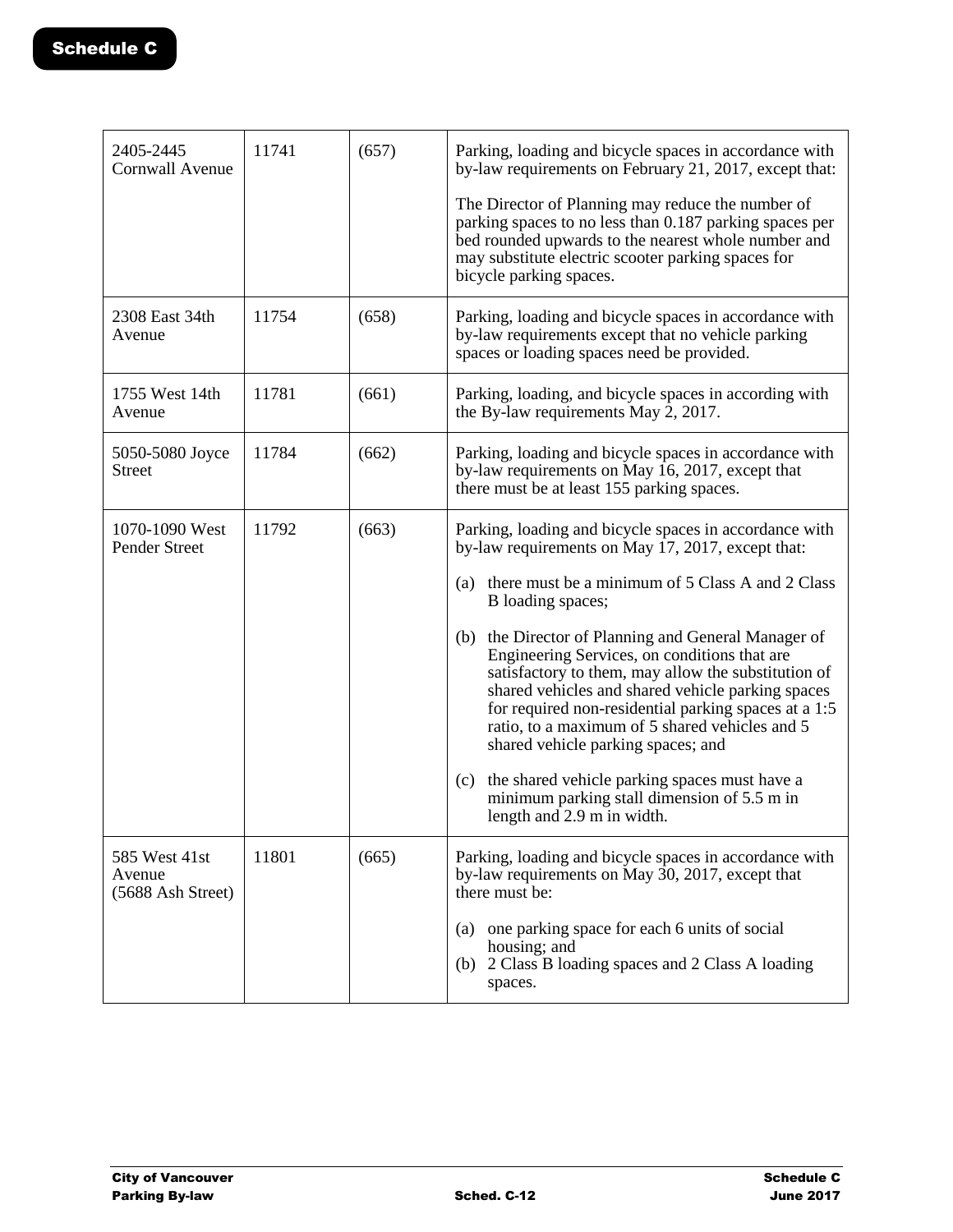| 601 West<br><b>Hastings Street</b> | 11848 | (666) | Parking, loading and bicycle spaces in accordance with<br>by-law requirements on June 27, 2017, except that:                                                                                                                                                                                                                                                       |
|------------------------------------|-------|-------|--------------------------------------------------------------------------------------------------------------------------------------------------------------------------------------------------------------------------------------------------------------------------------------------------------------------------------------------------------------------|
|                                    |       |       | (a) the Director of Planning and General Manager of<br>Engineering Services, on conditions that are<br>satisfactory to them, may allow the substitution of<br>shared vehicles and shared vehicle parking spaces<br>for required non-residential parking spaces at a 1:5<br>ratio, to a maximum of 3 shared vehicles and 3<br>shared vehicle parking spaces; and    |
|                                    |       |       | shared vehicle parking spaces must have a<br>(b)<br>minimum parking stall dimension of 5.5 m in<br>length and 2.9 m in width.                                                                                                                                                                                                                                      |
| 753 Seymour<br>Street and          | 11858 | (667) | Parking, loading and bicycle spaces in accordance with<br>by-law requirements on July 25, 2017, except:                                                                                                                                                                                                                                                            |
| 650 West<br>Georgia Street         |       |       | the Director of Planning and General Manager of<br>(a)<br>Engineering Services, on conditions that are<br>satisfactory to them, may allow the substitution of<br>shared vehicles and shared vehicle parking spaces<br>for required non-residential parking spaces at a<br>1:5 ratio, to a maximum of 5 shared vehicles and 5<br>shared vehicle parking spaces; and |
|                                    |       |       | shared vehicle parking spaces must have a<br>(b)<br>minimum parking stall dimension of 5.5 m in<br>length and 2.9 m in width.                                                                                                                                                                                                                                      |
| 101 East 2nd<br>Avenue             | 11864 | (668) | Parking, loading and bicycle spaces in accordance with<br>by-law requirements on July 25, 2017 except that there<br>must be:                                                                                                                                                                                                                                       |
|                                    |       |       | 148 parking spaces; and<br>(a)                                                                                                                                                                                                                                                                                                                                     |
|                                    |       |       | (b) a minimum of two Class B loading spaces each<br>measuring at least 11 m long, 3 m wide and 4 m<br>high.                                                                                                                                                                                                                                                        |
| 1672 West 1st<br>Avenue            | 11895 | (673) | Parking, loading and bicycle spaces to be in accordance<br>with by-law requirements, except that there must be:                                                                                                                                                                                                                                                    |
|                                    |       |       | a minimum of 12 parking spaces;<br>(a)<br>(b) a minimum of 1 Class A loading space; and<br>a minimum of 20 Class A bicycle spaces.<br>(c)                                                                                                                                                                                                                          |
| 3595 Kingsway                      | 11899 | (60)  | Parking, loading and bicycle spaces to be in accordance<br>with by-law requirements, except that there must be<br>2 Class A and 2 Class B loading spaces provided.                                                                                                                                                                                                 |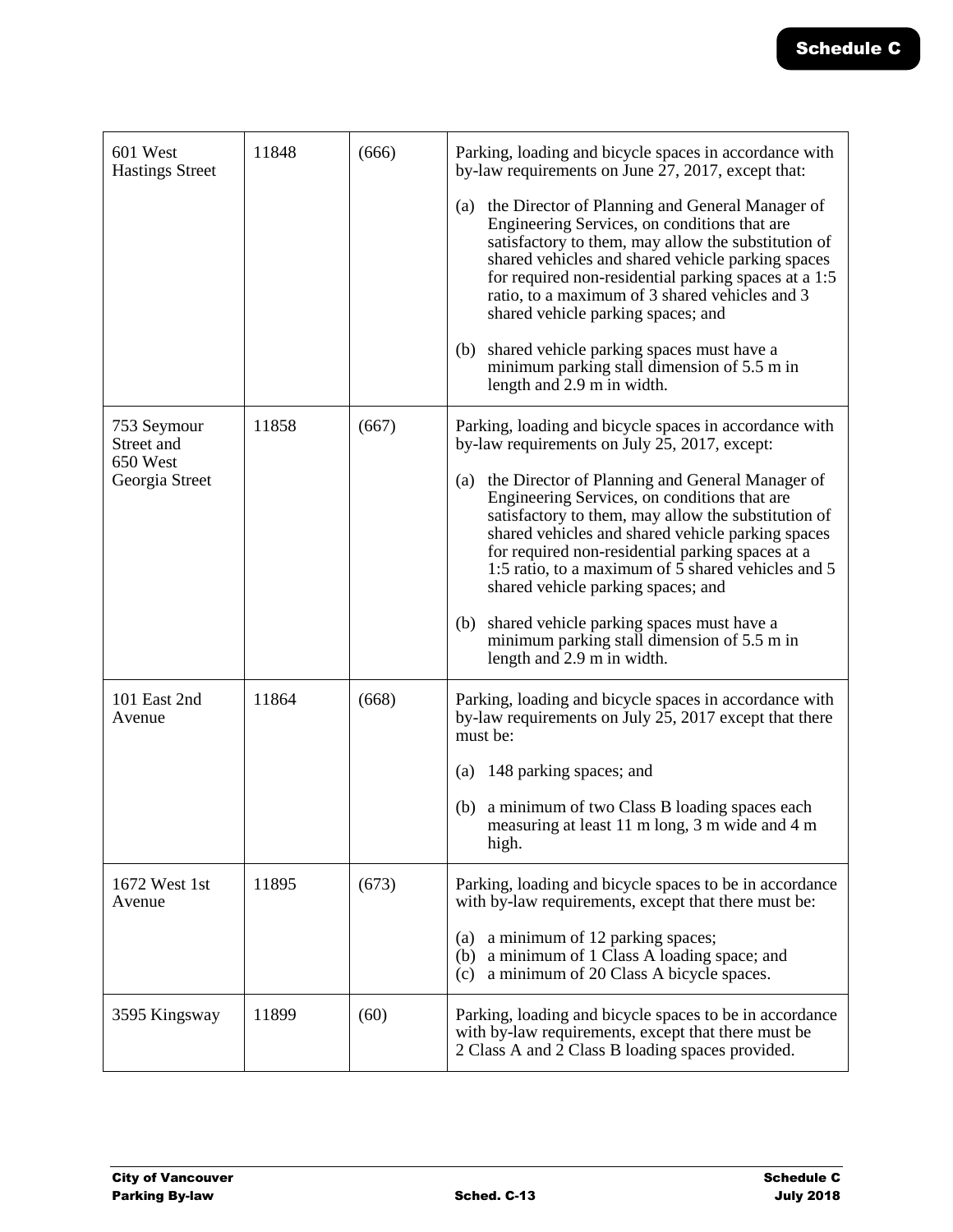| 725-747<br><b>Southeast Marine</b><br>Drive                      | 11930 | (679) | Parking, loading and bicycle spaces to be in accordance<br>with by-law requirements, except that there must be:<br>a minimum of 3 Class B and 2 Class A are<br>(a)<br>provided;<br>(b) a minimum of two $(2)$ staff parking spaces and one<br>designated pick-up/drop-off space for every 8<br>children are required for the childcare facility; and<br>a minimum of four (4) parking spaces will be<br>(c)<br>provided for the neighbourhood house annex.                                                                                                                |
|------------------------------------------------------------------|-------|-------|---------------------------------------------------------------------------------------------------------------------------------------------------------------------------------------------------------------------------------------------------------------------------------------------------------------------------------------------------------------------------------------------------------------------------------------------------------------------------------------------------------------------------------------------------------------------------|
| 801 Pacific Street                                               | 11952 | (683) | Parking, loading and bicycle spaces in accordance with<br>by-law requirements on November 14, 2017, except<br>that:<br>shared vehicles with shared vehicle parking spaces<br>(a)<br>may be substituted for required parking spaces at a<br>$1:5$ ratio;<br>for each five Class A bicycle parking spaces<br>(b)<br>provided in addition to the required number of<br>bicycle spaces, the number of required vehicle<br>parking spaces may be reduced by 1; and<br>one (1) vehicle parking space must be provided on<br>(c)<br>the site, to be used by a car share vehicle. |
| 2395-2469<br>Kingsway                                            | 11950 | (685) | Parking, loading and bicycle spaces in accordance with<br>by-law requirements, except that there must be 2 Class<br>A and 2 Class B loading spaces provided.                                                                                                                                                                                                                                                                                                                                                                                                              |
| 530 Drake Street                                                 | 11951 | (686) | Parking, loading and bicycle spaces in accordance with<br>by-law requirements on November 14, 2017 except<br>that:<br>(a) No vehicle parking or loading is required for this<br>site;<br>A minimum of 8 Class A bicycle parking spaces<br>(b)<br>must be provided.                                                                                                                                                                                                                                                                                                        |
| 5733 Alberta<br>Street and<br>376-392 West<br>41st Avenue        | 12001 | (688) | Parking, loading and bicycle spaces in accordance with<br>by-law requirements on December 12, 2017, except<br>that:<br>Visitor parking be provided on site at a rate of<br>(i)<br>0.075 spaces per dwelling unit.                                                                                                                                                                                                                                                                                                                                                         |
| 4621-4663<br><b>Cambie Street</b><br>and 605 West<br>31st Avenue | 12083 | (695) | Parking, loading and bicycle spaces in accordance with<br>by-law requirements, except that:<br>Class A loading spaces must be provided at a rate<br>(i)<br>of 0.01 spaces per dwelling unit, and<br>at least one Class A loading space must be<br>(ii)<br>provided.                                                                                                                                                                                                                                                                                                       |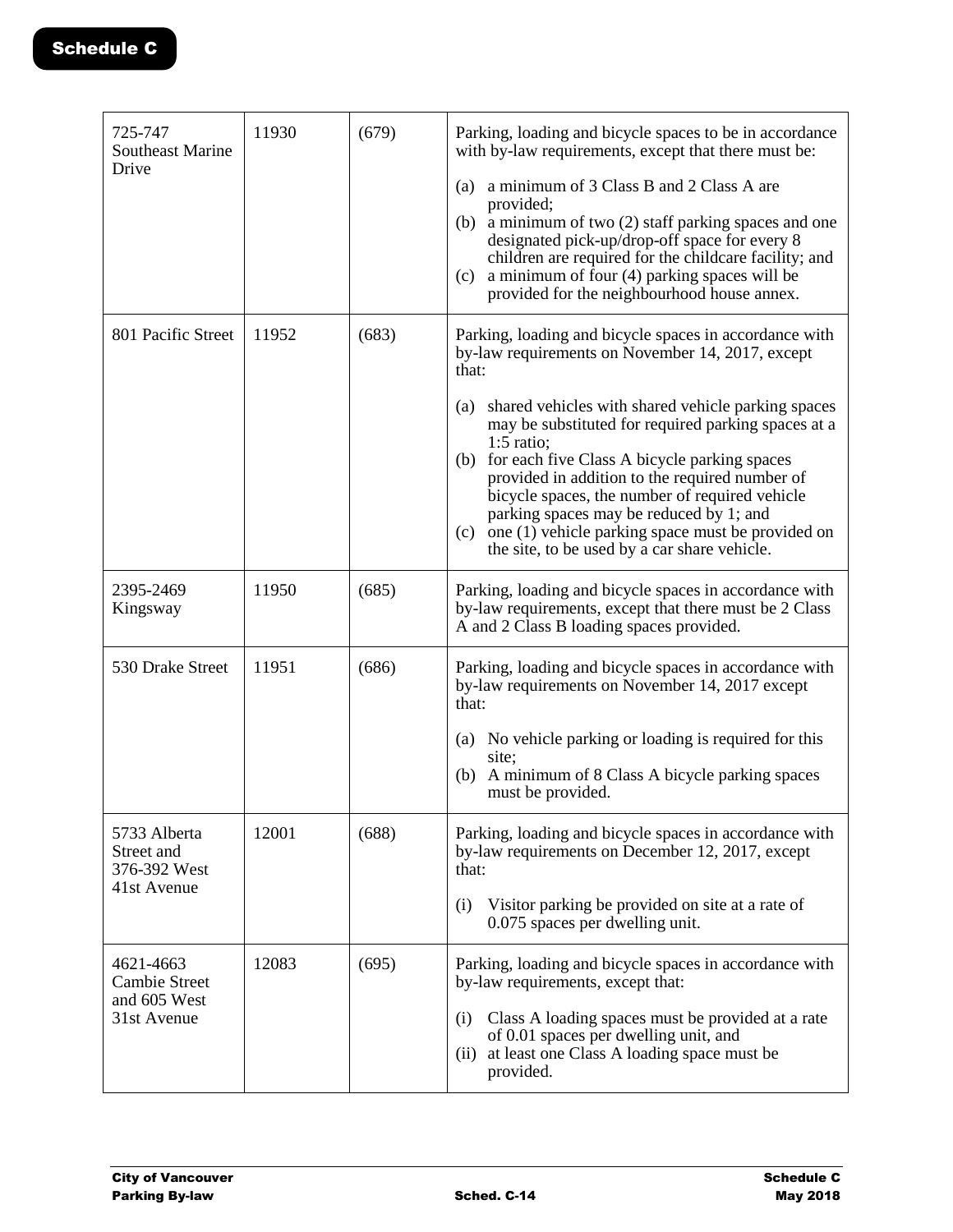| 500-650 W 57th<br>Avenue                                         | 12105 | (696) | Parking, loading and bicycle spaces to be in accordance<br>with by-law requirements, except that there must be:                                                                                                                                                                                                                                                                                                                                                                                                                                                      |
|------------------------------------------------------------------|-------|-------|----------------------------------------------------------------------------------------------------------------------------------------------------------------------------------------------------------------------------------------------------------------------------------------------------------------------------------------------------------------------------------------------------------------------------------------------------------------------------------------------------------------------------------------------------------------------|
|                                                                  |       |       | (a) a minimum of 1 drop-off space for every 8 full<br>time equivalent childcare spaces and 2 staff<br>parking spaces;                                                                                                                                                                                                                                                                                                                                                                                                                                                |
|                                                                  |       |       | visitor parking for all dwelling uses at a rate of at<br>(b)<br>least 0.075 and no more than 0.15 spaces per<br>dwelling unit;                                                                                                                                                                                                                                                                                                                                                                                                                                       |
|                                                                  |       |       | (c)<br>a minimum vertical clearance for Class B loading<br>of 3.8 m for residential uses and 4.1 m for non-<br>residential uses;                                                                                                                                                                                                                                                                                                                                                                                                                                     |
|                                                                  |       |       | (d) Class A bicycle parking for all dwelling uses other<br>than seniors, seniors supportive housing or assisted<br>living, at a minimum rate of:<br>(i) 1 space per unit less than 50 $m^2$ ,<br>(ii) 2 spaces per unit greater than 50 $m2$ and less<br>than 95 $\mathrm{m}^2$ , and<br>(iii) 3 spaces per unit greater than 95 m <sup>2</sup> ; and                                                                                                                                                                                                                |
|                                                                  |       |       | (e) Class A bicycle parking for Office, Retail and<br>Service Uses at a minimum rate of 1 space per<br>$300 \text{ m}^2$ .                                                                                                                                                                                                                                                                                                                                                                                                                                           |
| 400 West<br>Georgia Street<br>and 725-731<br><b>Homer Street</b> | 12153 | (699) | Parking, loading and bicycle spaces in accordance with<br>by-law requirements except that the Director of<br>Planning and General Manager of Engineering<br>Services, on conditions that are satisfactory to them,<br>may allow the substitution of shared vehicles and<br>shared vehicle parking spaces for required non-<br>residential parking spaces at a 1:5 ratio, to a maximum<br>of 7 shared vehicles and 7 shared vehicle parking<br>spaces, with each shared vehicle parking space having<br>a minimum dimension of 5.5 m in length and 2.9 m in<br>width. |
| 575 Drake Street                                                 | 12173 | (701) | Parking, loading and bicycle spaces in accordance with<br>by-law requirements, except that:                                                                                                                                                                                                                                                                                                                                                                                                                                                                          |
|                                                                  |       |       | A minimum of two parking spaces must be<br>(a)<br>provided;                                                                                                                                                                                                                                                                                                                                                                                                                                                                                                          |
|                                                                  |       |       | A minimum of 2 Class A and one Class B loading<br>(b)<br>spaces must be provided; and                                                                                                                                                                                                                                                                                                                                                                                                                                                                                |
|                                                                  |       |       | A minimum of 22 Class A bicycle parking spaces<br>(c)<br>must be provided.                                                                                                                                                                                                                                                                                                                                                                                                                                                                                           |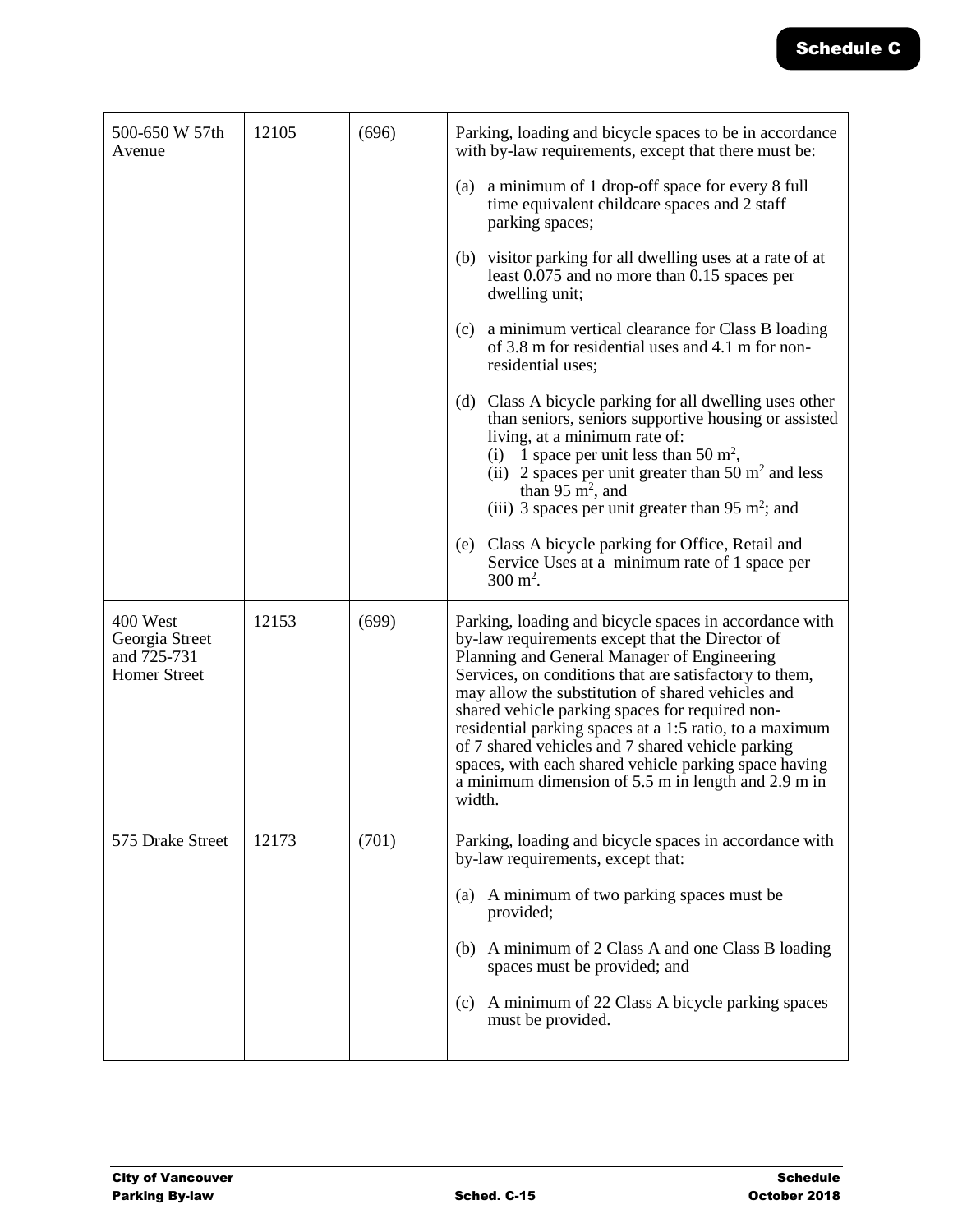| 320 Granville<br><b>Street</b>               | 12175 | (702) | Parking, loading and bicycle spaces in accordance<br>with by-law requirements, except that:                                                                                                                                                                                                                                                                           |
|----------------------------------------------|-------|-------|-----------------------------------------------------------------------------------------------------------------------------------------------------------------------------------------------------------------------------------------------------------------------------------------------------------------------------------------------------------------------|
|                                              |       |       | the minimum number of Class A and Class B<br>(a)<br>loading spaces required shall be the lesser of 2<br>Class B loading spaces and 5 Class A loading<br>spaces or that number of each Class of loading<br>spaces specified in the Parking By-law;                                                                                                                     |
|                                              |       |       | the Director of Planning and General Manager<br>(b)<br>of Engineering Services, on conditions that are<br>satisfactory to them, may allow the substitution<br>of shared vehicles and shared vehicle parking<br>spaces for required non-residential parking<br>spaces at a 1:5 ratio, to a maximum of 5 shared<br>vehicles and 5 shared vehicle parking spaces;<br>and |
|                                              |       |       | shared vehicle parking spaces must have a<br>(c)<br>minimum parking stall dimension of 5.5 m in<br>length and 2.9 m in width.                                                                                                                                                                                                                                         |
| 4238-4262<br><b>Cambie Street</b>            | 12174 | (703) | Parking, loading, and bicycle spaces in accordance with<br>by-law requirements, except that there must be:                                                                                                                                                                                                                                                            |
|                                              |       |       | (a) 1 Class A loading space; and                                                                                                                                                                                                                                                                                                                                      |
|                                              |       |       | (b) a minimum of $0.075$ and a maximum of $0.15$<br>visitor parking spaces per unit.                                                                                                                                                                                                                                                                                  |
| 155 East 37th<br>Avenue (Little<br>Mountain) | 12195 | (704) | Parking, loading and bicycle spaces in accordance with<br>by-law requirements, except that there must be:                                                                                                                                                                                                                                                             |
|                                              |       |       | a minimum of 1 drop-off space for every 8 full<br>(a)<br>time equivalent childcare spaces for the childcare<br>facility;                                                                                                                                                                                                                                              |
|                                              |       |       | (b) a minimum of 2 staff parking spaces for the<br>childcare facility;                                                                                                                                                                                                                                                                                                |
|                                              |       |       | a minimum of 1 parking space for every 2 social<br>(c)<br>housing units designated for families;                                                                                                                                                                                                                                                                      |
|                                              |       |       | (d) a minimum of 1 parking space for every 6 social<br>housing units not designated for families; and                                                                                                                                                                                                                                                                 |
|                                              |       |       | the minimum vertical clearance for Class B<br>(e)<br>loading spaces is 3.8m.                                                                                                                                                                                                                                                                                          |
|                                              |       |       |                                                                                                                                                                                                                                                                                                                                                                       |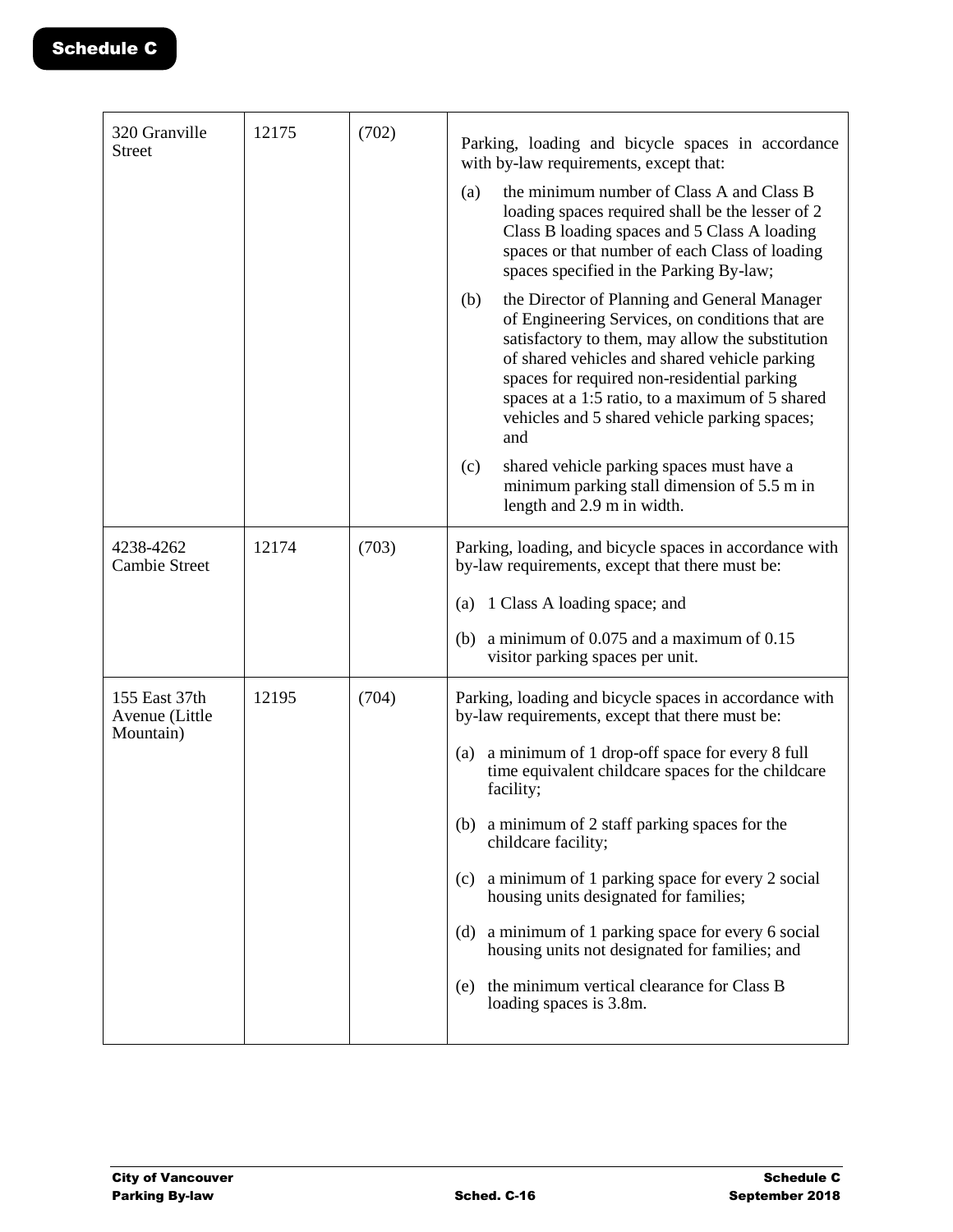| 1500 West<br>Georgia Street          | 12176 | (705) | Parking, loading and bicycle spaces in accordance with<br>by-law requirements, except that parking, loading and<br>bicycle spaces must be provided for the existing office<br>building as if it was new construction.                                                                                                                                                                                                                                                                                                                                                                                                  |
|--------------------------------------|-------|-------|------------------------------------------------------------------------------------------------------------------------------------------------------------------------------------------------------------------------------------------------------------------------------------------------------------------------------------------------------------------------------------------------------------------------------------------------------------------------------------------------------------------------------------------------------------------------------------------------------------------------|
| 124 Dunlevy<br>Avenue                | 12241 | (709) | Parking, loading and bicycle spaces in accordance with<br>by-law requirements, except that there must be:<br>(a) a minimum of 2 Class A loading spaces and one<br>Class B loading space;<br>a minimum of 17 vehicle parking stalls, including<br>(a)<br>two car share stalls, two disability stalls and 13<br>standard and small car stalls; and<br>Class A bicycle parking provided at a rate of 0.25<br>(a)<br>per residential unit for each shelter-rate unit and<br>1.25 per residential unit for all other residential<br>units, and five additional bicycle parking spaces<br>for the Social Service Centre use. |
| 521-527 West 8th<br>Avenue           | 12254 | (711) | Parking, loading and bicycle spaces to be in accordance<br>with by-law requirements, except that there must be at<br>least two Class A and two Class B loading spaces.                                                                                                                                                                                                                                                                                                                                                                                                                                                 |
| 454 West Pender<br>Street            | 12306 | (717) | Parking, loading and bicycle spaces in accordance with<br>by-law requirements, except for the following:<br>a minimum of one Class A loading space shall be<br>(i)<br>provided.                                                                                                                                                                                                                                                                                                                                                                                                                                        |
| 424-428 West<br><b>Pender Street</b> | 12305 | (718) | Parking, loading and bicycle spaces in accordance with<br>by-law requirements, except for the following:<br>A minimum of one Class A loading space shall be<br>(i)<br>provided.                                                                                                                                                                                                                                                                                                                                                                                                                                        |
| 2221-2223<br>Main<br><b>Street</b>   | 12304 | (719) | Parking, loading and bicycle spaces in accordance with<br>by-law requirements, except that there must be:<br>(a) for dwelling units with less than two bedrooms,<br>0.17 parking spaces for each dwelling unit or one<br>parking space for every six dwelling units; and<br>for dwelling units with two or more bedrooms, 0.5<br>(b)<br>spaces for each dwelling unit.                                                                                                                                                                                                                                                 |
| 8378-8432 Oak<br>Street              | 12333 | (721) | Parking, loading and bicycle spaces shall be provided<br>and maintained according to the provisions of the<br>Parking By-law, except that one Class A loading space<br>is required.                                                                                                                                                                                                                                                                                                                                                                                                                                    |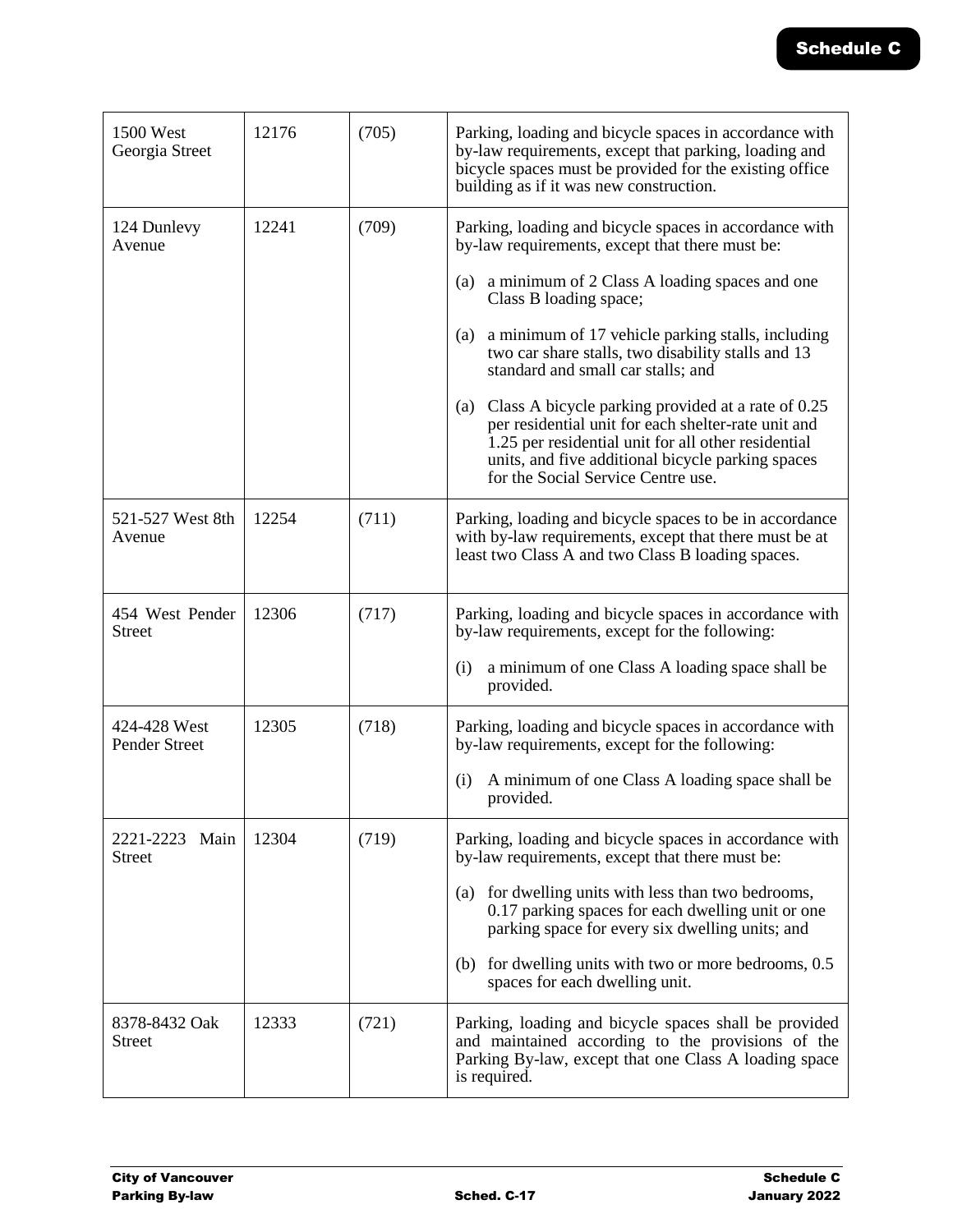| 1133-1155<br>Melville Street | 12354 | (722) | Parking, loading and bicycle spaces in accordance with<br>by-law requirements except that:                                                                                                                                                                                                                                                                                                                                                                                    |
|------------------------------|-------|-------|-------------------------------------------------------------------------------------------------------------------------------------------------------------------------------------------------------------------------------------------------------------------------------------------------------------------------------------------------------------------------------------------------------------------------------------------------------------------------------|
|                              |       |       | a minimum of 12 Class A and 3 Class B loading<br>(a)<br>spaces are to be provided; and                                                                                                                                                                                                                                                                                                                                                                                        |
|                              |       |       | (b) the Director of Planning and General Manager of<br>Engineering Services, on conditions that are<br>satisfactory to them, may allow the substitution of<br>shared vehicles and shared vehicle parking spaces<br>for required non-residential parking spaces at a 1:5<br>ratio, to a maximum of 8 shared vehicles and 8<br>shared vehicle parking spaces, with each shared<br>vehicle parking space having a minimum<br>dimension of 5.5 m in length and<br>2.9 m in width. |
| 650 West 41st<br>Avenue      | 3568  | (1)   | Parking, loading and bicycle spaces in accordance with<br>by-law requirements on September 19, 2018, except<br>that:                                                                                                                                                                                                                                                                                                                                                          |
|                              |       |       | there shall be a minimum of 0.40 residential<br>(a)<br>parking spaces per dwelling unit plus one space for<br>each $285 \text{ m}^2$ of gross floor area and a maximum of<br>0.55 residential parking spaces per dwelling unit<br>plus one space for each $220 \text{ m}^2$ of gross floor area;                                                                                                                                                                              |
|                              |       |       | (b) the General Manager of Planning and<br>Development Services or General Manager of<br>Engineering Services may allow for substitution of<br>shared vehicles and shared vehicle parking spaces<br>for required parking spaces at a ratio of 1:5, on<br>conditions satisfactory to that city official;                                                                                                                                                                       |
|                              |       |       | Class A residential loading spaces shall be<br>(c)<br>provided at a rate of 0.01 space per dwelling unit<br>up to and including 300 dwelling units and at a<br>rate of 0.008 space per dwelling unit for any<br>number of units greater than 300 units; and                                                                                                                                                                                                                   |
|                              |       |       | for Commercial Uses under Section 4.2.5, and for<br>(d)<br>any other non-residential uses approved by the<br>Director of Planning, a minimum of one vehicle<br>parking space for each $45 \text{ m}^2$ of gross floor area<br>shall be provided, except that where a Traffic<br>Demand Management Plan has been approved for<br>those Uses, a minimum of one vehicle parking<br>space for each $65 \text{ m}^2$ shall be provided.                                            |
| 625 West 45th<br>Avenue      | 12273 | (713) | Parking, loading and bicycle spaces in accordance with<br>by-law requirements on September 19, 2018, except<br>that there shall be a minimum of one space for every<br>six dwelling units.                                                                                                                                                                                                                                                                                    |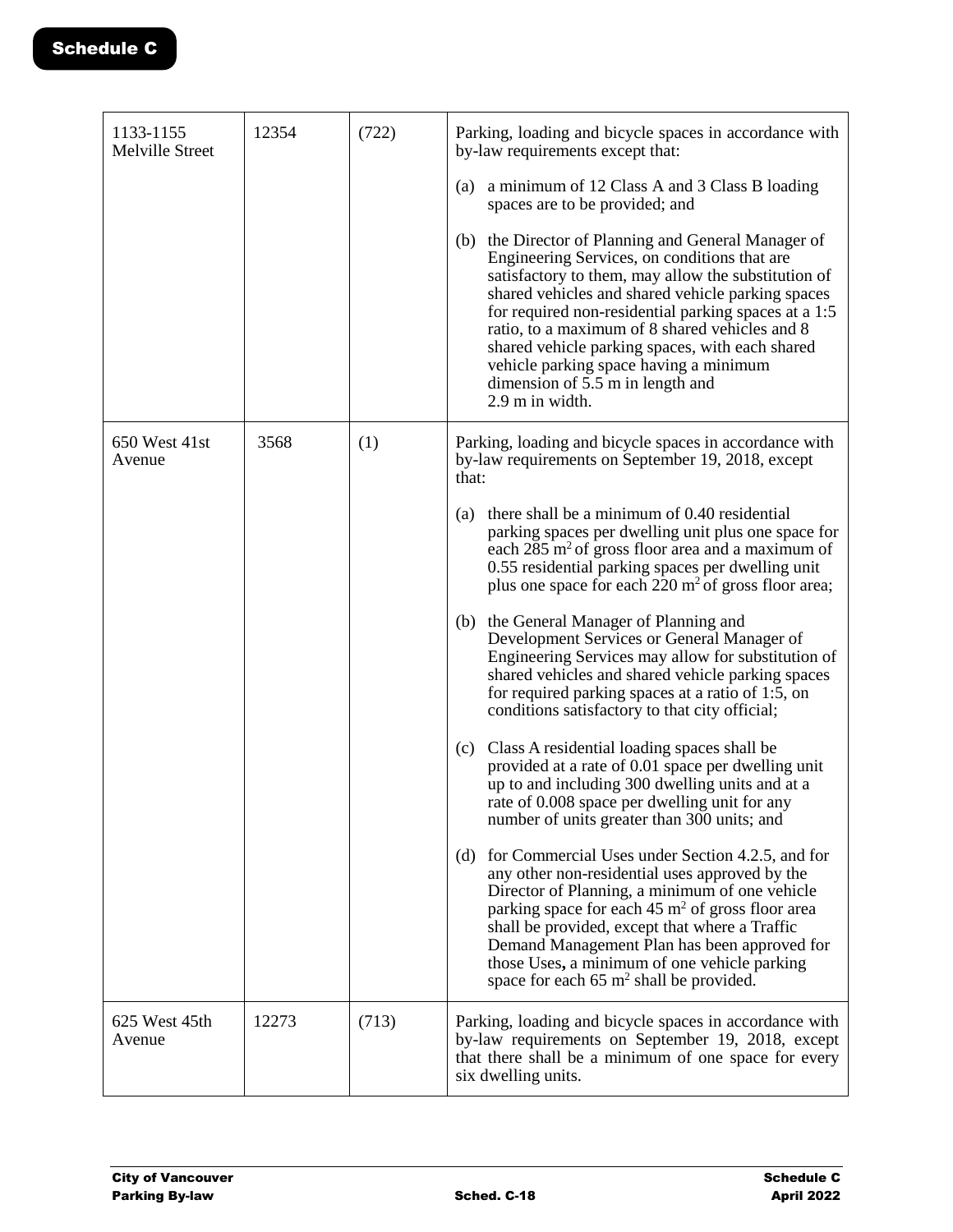| 635-659 West<br>45th Avenue and<br>688 Fairchild<br>Road | 12273 | (713) | Parking, loading and bicycle spaces in accordance with<br>by-law requirements on September 19, 2018, except<br>that there shall be a minimum of one space for every<br>$67.35$ m <sup>2</sup> of gross floor area of residential use.                                                                                                                                     |
|----------------------------------------------------------|-------|-------|---------------------------------------------------------------------------------------------------------------------------------------------------------------------------------------------------------------------------------------------------------------------------------------------------------------------------------------------------------------------------|
| 5926 Tisdall<br>Street                                   | 12273 | (713) | Parking, loading and bicycle spaces in accordance with<br>by-law requirements on September 19, 2018, except<br>that there shall be a minimum of one space for every<br>six dwelling units.                                                                                                                                                                                |
| 5976 Tisdall<br><b>Street</b>                            | 12273 | (713) | Parking, loading and bicycle spaces in accordance with<br>by-law requirements on September 19, 2018, except<br>that there shall be a minimum of one space for every<br>six dwelling units.                                                                                                                                                                                |
| 6026 Tisdall<br>Street                                   | 12273 | (713) | Parking, loading and bicycle spaces in accordance with<br>by-law requirements on September 19, 2018, except<br>that there shall be a minimum of one space for every<br>six dwelling units.                                                                                                                                                                                |
| 6076 Tisdall<br>Street                                   | 12273 | (713) | Parking, loading and bicycle spaces in accordance with<br>by-law requirements on September 19, 2018, except<br>that there shall be a minimum of one space for every<br>six dwelling units.                                                                                                                                                                                |
| 2153-2199<br>Kingsway                                    | 12498 | (733) | Parking, loading and bicycle spaces to be in accordance<br>with by-law requirements except that there must be one<br>Class A and two Class B loading spaces provided.                                                                                                                                                                                                     |
| 58 West Hastings<br>Street                               | 12522 | (735) | Parking, loading and bicycle spaces in accordance with<br>by-law requirements on September 10, 2019, except<br>there must be a minimum of:<br>(a)<br>15 residential vehicle parking stalls and 60<br>commercial vehicle parking stalls;<br>(b) 0.75 Class A bicycle parking spaces per residential<br>unit for each shelter-rate unit; and<br>(c) 5 Class B loading bays. |
| 3510 Fraser<br><b>Street</b>                             | 12666 | (742) | Parking, loading and bicycle spaces in accordance with<br>by-law requirements on April 14, 2020, except that:<br>a maximum of six vehicle parking spaces may be<br>(a)<br>provided; and<br>no Class A and Class B loading spaces are<br>(b)<br>required.                                                                                                                  |
| 5130-5170<br><b>Cambie Street</b>                        | 12691 | (744) | Parking, loading and bicycle spaces in accordance with<br>by law requirements, except that a minimum of one<br>Class A loading space must be provided.                                                                                                                                                                                                                    |